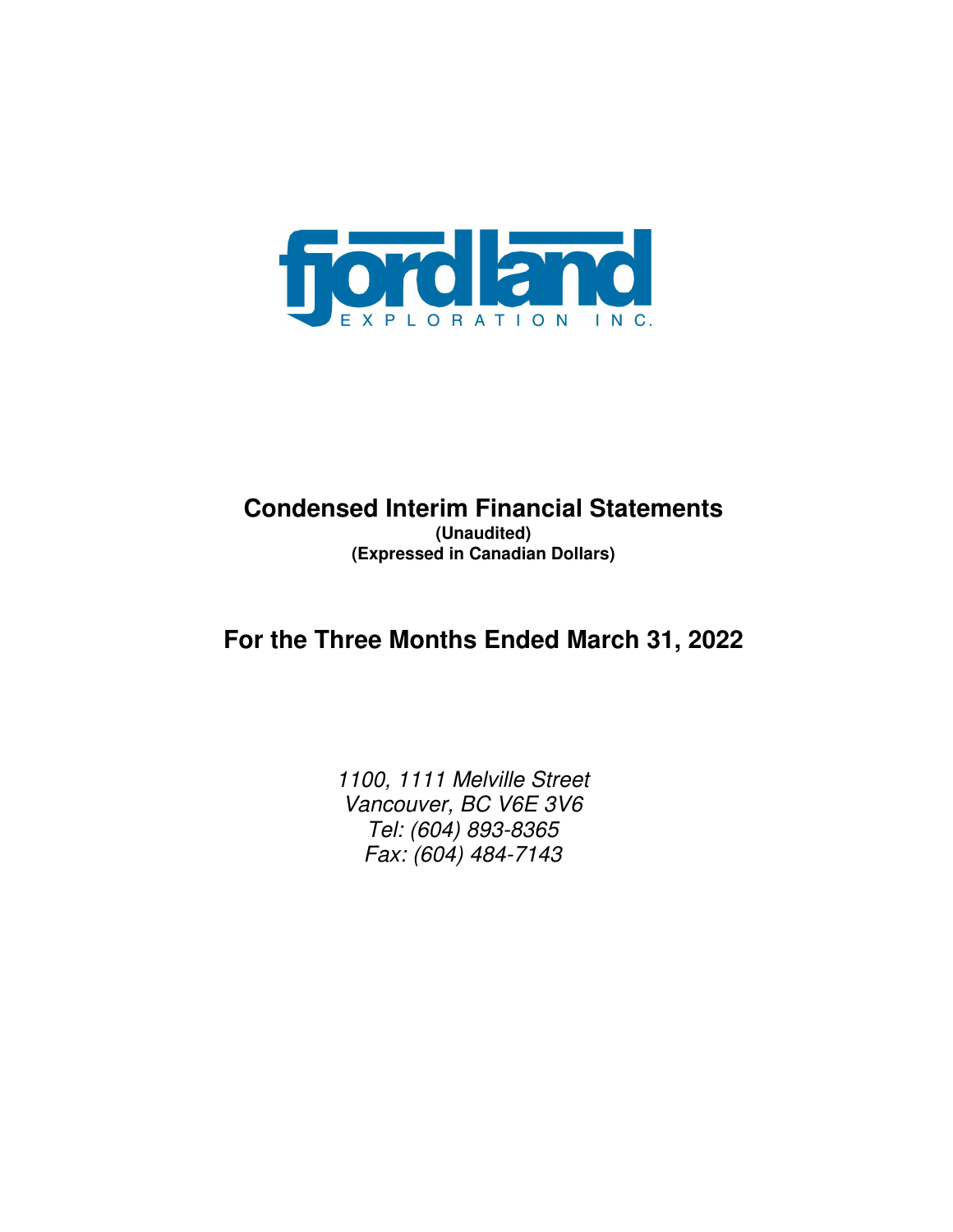

**Financial Statements March 31, 2022 (Canadian Funds)** 

| Index                                                | Page     |
|------------------------------------------------------|----------|
| <b>Notice</b>                                        |          |
| Condensed Interim Financial Statements               |          |
| Condensed Interim Statements of Financial Position   | 2        |
| Condensed Interim Statements of Comprehensive Loss   | 3        |
| Condensed Interim Statements of Cash Flows           | 4        |
| Condensed Interim Statements of Shareholders' Equity | 5        |
| Notes to Financial Statements                        | $6 - 19$ |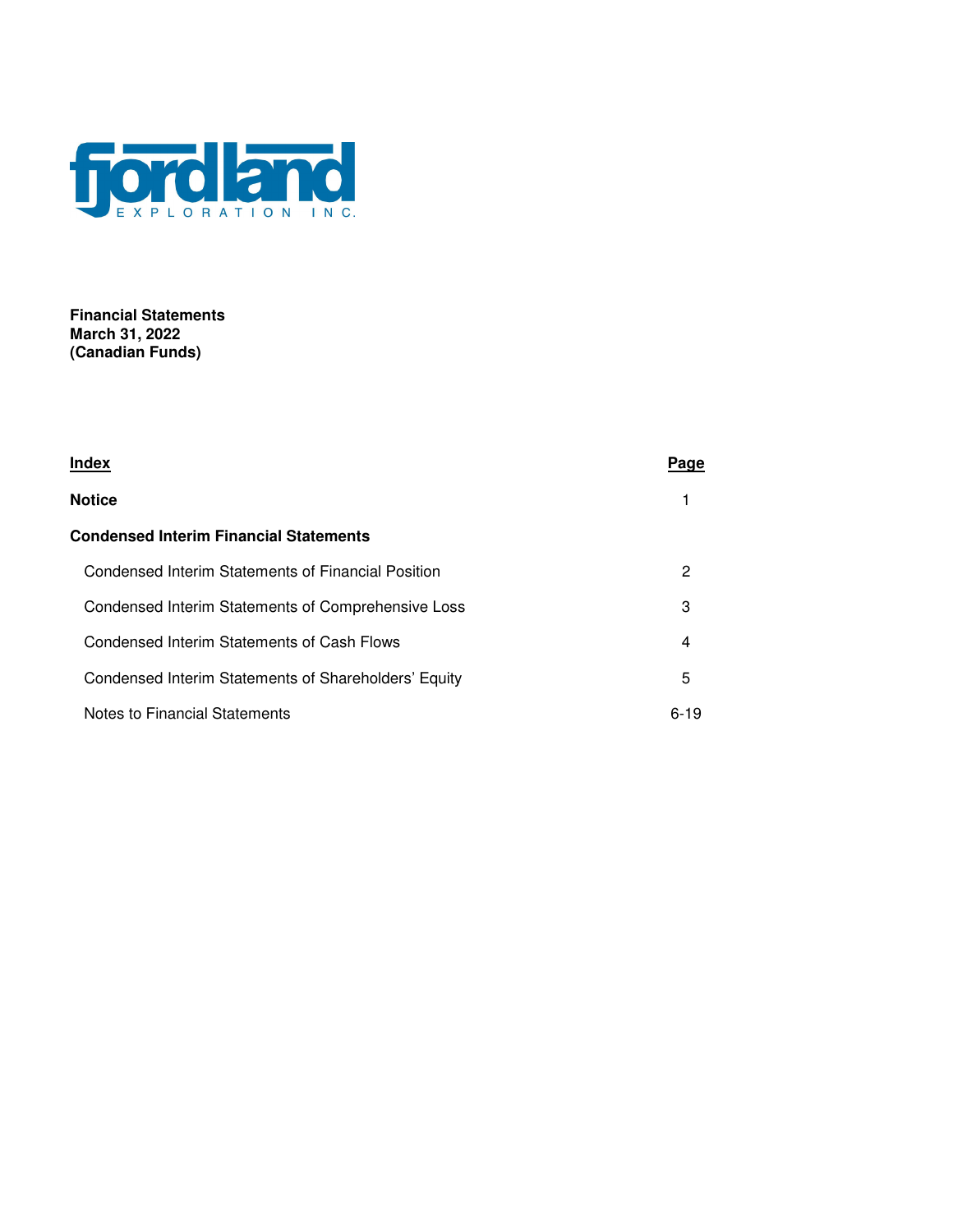### **NOTICE OF NO AUDITOR REVIEW OF CONDENSED INTERIM FINANCIAL STATEMENTS**

The accompanying unaudited condensed interim financial statements of Fjordland Exploration Inc. ("the Company" or "Fjordland"), for the three months ended March 31, 2022, have been prepared by management and have not been the subject of a review by the Company's Independent auditor.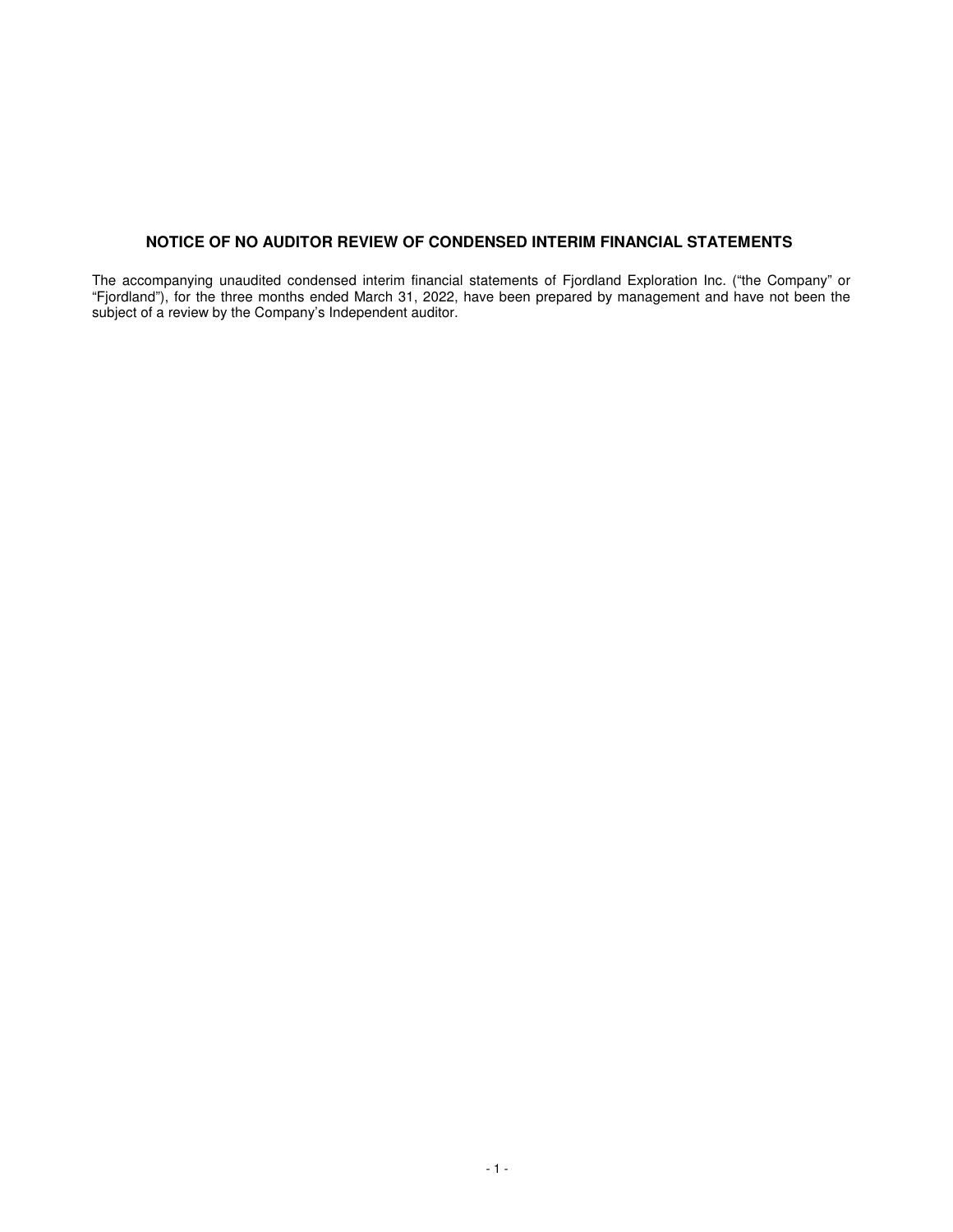### **Condensed Interim Statements of Financial Position**

(Unaudited) (Expressed in Canadian Dollars)

|                                                                                                      |                | March 31,       | December 31,    |
|------------------------------------------------------------------------------------------------------|----------------|-----------------|-----------------|
|                                                                                                      | <b>Note</b>    | 2022            | 2021            |
|                                                                                                      |                | (Unaudited)     | (Audited)       |
|                                                                                                      |                |                 |                 |
| <b>ASSETS</b>                                                                                        |                |                 |                 |
| <b>Current</b>                                                                                       |                |                 |                 |
| Cash                                                                                                 |                | \$<br>752,394   | \$<br>1,725,697 |
| Receivables                                                                                          | 5              | 104,291         | 84,775          |
| Prepaid expenses                                                                                     |                | 903,441         | 4,417           |
|                                                                                                      |                | 1,760,126       | 1,814,889       |
| <b>Non-current</b>                                                                                   |                |                 |                 |
| Deposits                                                                                             | 6              | 17,491          | 17,491          |
| Mineral properties                                                                                   | $\overline{7}$ | 2,971,363       | 2,655,782       |
| Right of use asset                                                                                   | 8              | 16,191          | 25,970          |
|                                                                                                      |                | 3,005,045       | 2,699,243       |
|                                                                                                      |                | \$<br>4,765,171 | \$<br>4,514,132 |
| <b>LIABILITIES</b><br><b>Current</b>                                                                 |                |                 |                 |
| Accounts payable and accrued liabilities                                                             | 9              | \$<br>561,356   | \$<br>206,320   |
| Due to operating partner                                                                             | 7(d)           | 51,501          | 48,836          |
| Lease liability                                                                                      | 8              | 17,583          | 27,788          |
|                                                                                                      |                | 630,440         | 282,944         |
| <b>EQUITY</b>                                                                                        |                |                 |                 |
| Share capital                                                                                        | 11             | 21,404,513      | 21,396,013      |
| Share-based compensation reserve                                                                     |                | 1,088,213       | 1,073,013       |
| <b>Deficit</b>                                                                                       |                | (18, 357, 995)  | (18, 237, 838)  |
|                                                                                                      |                | 4,134,731       | 4,231,188       |
|                                                                                                      |                | \$<br>4,765,171 | \$<br>4,514,132 |
| Nature and continuance of operations (Note 1)<br>Commitment (Note 12)<br>Subsequent events (Note 14) |                |                 |                 |

Approved and authorized by the Board on May 18, 2022.

On behalf of the Board: "James Tuer"<br>James Tuer

"Victor Tanaka"<br>Victor A. Tanaka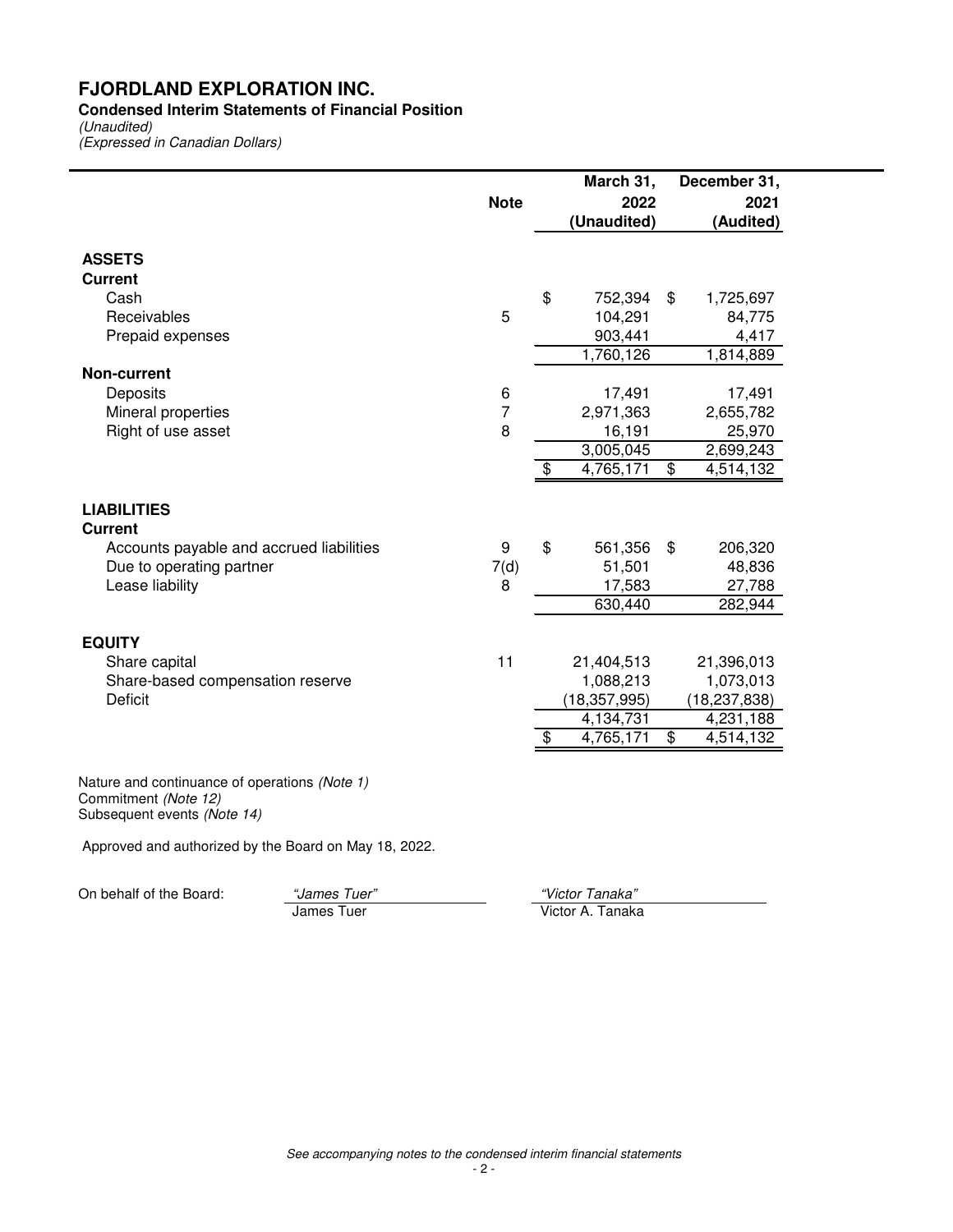**Condensed Interim Statements of Loss and Comprehensive Loss** 

(Unaudited) (Expressed in Canadian Dollars)

|                                   |             | For the three months ended<br>March 31 |            |    |            |  |
|-----------------------------------|-------------|----------------------------------------|------------|----|------------|--|
|                                   | <b>Note</b> |                                        | 2022       |    | 2021       |  |
| Expenses                          |             |                                        |            |    |            |  |
| Accounting and audit fees         | 10          | \$                                     | 15,000     | \$ | 11,268     |  |
| Administration fees               | 10          |                                        | 10,500     |    | 9,600      |  |
| Depreciation                      | 8           |                                        | 9,779      |    | 9,779      |  |
| Filing fees                       |             |                                        | 8,038      |    | 7,179      |  |
| Financing costs                   | 8           |                                        | 610        |    | 1,577      |  |
| Legal fees                        |             |                                        | 589        |    | 696        |  |
| Management fees                   | 10          |                                        | 37,500     |    | 37,500     |  |
| Marketing                         |             |                                        | 17,972     |    | 11,805     |  |
| Office and printing               |             |                                        | 2,388      |    | 2,579      |  |
| Travel                            |             |                                        | 1,268      |    |            |  |
| Share-based compensation          | 10, 11(c)   |                                        | 15,200     |    | 28,800     |  |
| Transfer agent fees               |             |                                        | 1,313      |    | 1,554      |  |
|                                   |             |                                        | (120, 157) |    | (122,337)  |  |
| Net loss and comprehensive loss   |             |                                        | (120, 157) | \$ | (122,337)  |  |
| Basic and diluted loss per share  |             |                                        | (0.00)     | \$ | (0.00)     |  |
| Weighted average number of common |             |                                        |            |    |            |  |
| shares outstanding                |             |                                        | 75,332,971 |    | 66,924,407 |  |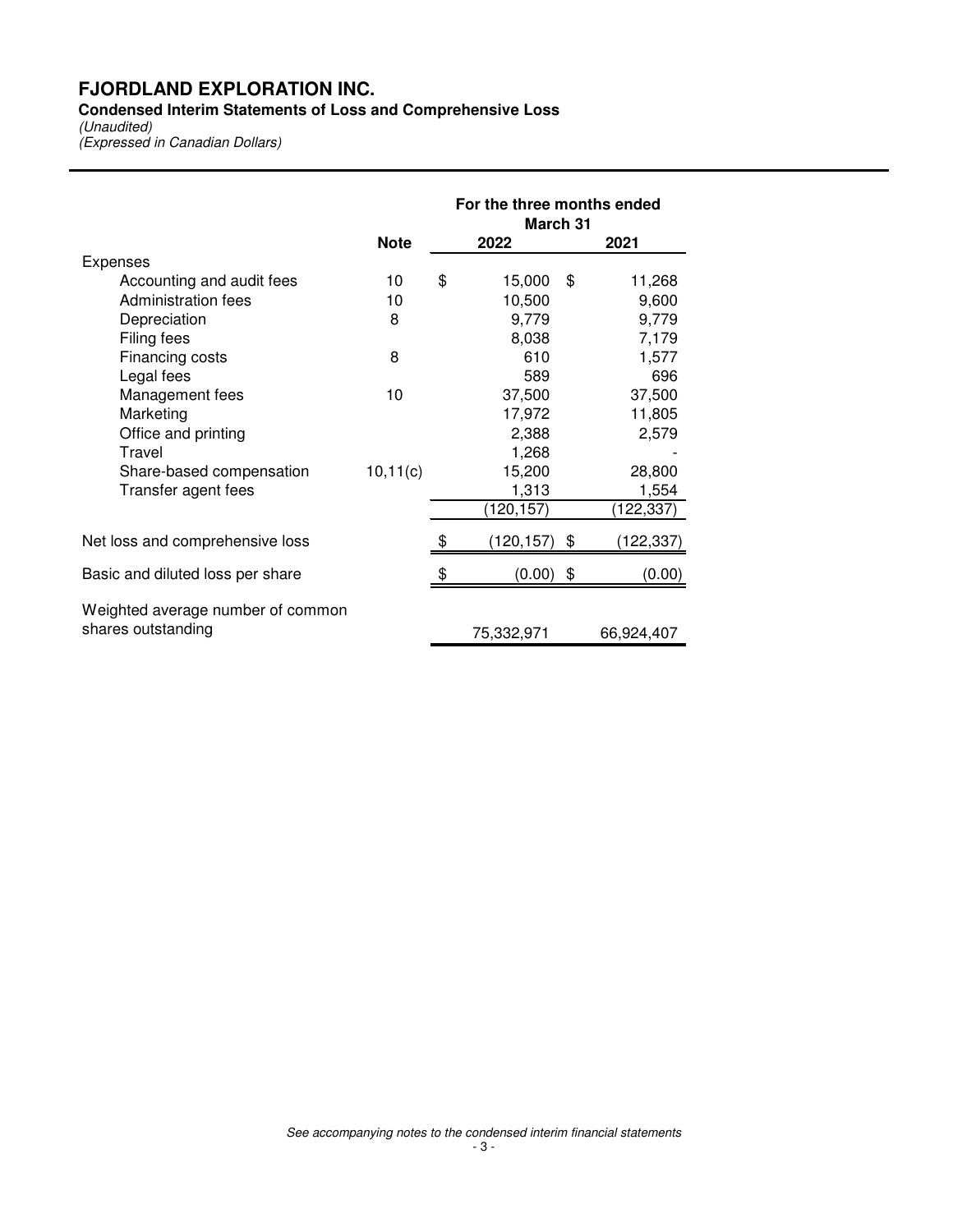### **Condensed Interim Statements of Cash Flows**

(Unaudited) (Expressed in Canadian Dollars)

|                                                                 | For the three months ended<br>March 31 |            |    |            |  |
|-----------------------------------------------------------------|----------------------------------------|------------|----|------------|--|
|                                                                 |                                        | 2022       |    | 2021       |  |
| Cash provided by (used for):                                    |                                        |            |    |            |  |
| <b>Operating activities</b>                                     |                                        |            |    |            |  |
| Net loss                                                        | \$                                     | (120, 157) | \$ | (122, 337) |  |
| Items not involving cash:                                       |                                        |            |    |            |  |
| Depreciation                                                    |                                        | 9,779      |    | 9,779      |  |
| Finance costs                                                   |                                        | 610        |    | 1,577      |  |
| Share-based compensation                                        |                                        | 15,200     |    | 28,800     |  |
| Changes in non-cash working capital items:                      |                                        |            |    |            |  |
| Receivables                                                     |                                        | (19, 516)  |    | (14, 659)  |  |
| Prepaid expenses                                                |                                        | (388, 024) |    | (200, 014) |  |
| Accounts payable and accrued liabilities                        |                                        | (34, 494)  |    | 2,623      |  |
| Cash used in operating activities                               |                                        | (536, 602) |    | (294, 231) |  |
| <b>Investing activities</b>                                     |                                        |            |    |            |  |
| Acquisition and exploration costs related to mineral properties |                                        | (425,886)  |    | (268, 313) |  |
| Cash used in investing activities                               |                                        | (425,886)  |    | (268,313)  |  |
| <b>Financing activities</b>                                     |                                        |            |    |            |  |
| Net proceeds from issuance of common shares                     |                                        |            |    | 2,440,305  |  |
| Lease payments                                                  |                                        | (10, 815)  |    | (10, 815)  |  |
| Cash (used in) provided by financing activities                 |                                        | (10, 815)  |    | 2,429,490  |  |
| Net (decrease) increase in cash                                 |                                        | (973, 303) |    | 1,866,946  |  |
| Cash - beginning of the period                                  |                                        | 1,725,697  |    | 310,690    |  |
| Cash - end of the period                                        | \$                                     | 752,394    | \$ | 2,177,636  |  |

Supplemental Disclosure with Respect to Cash Flows (Note 13)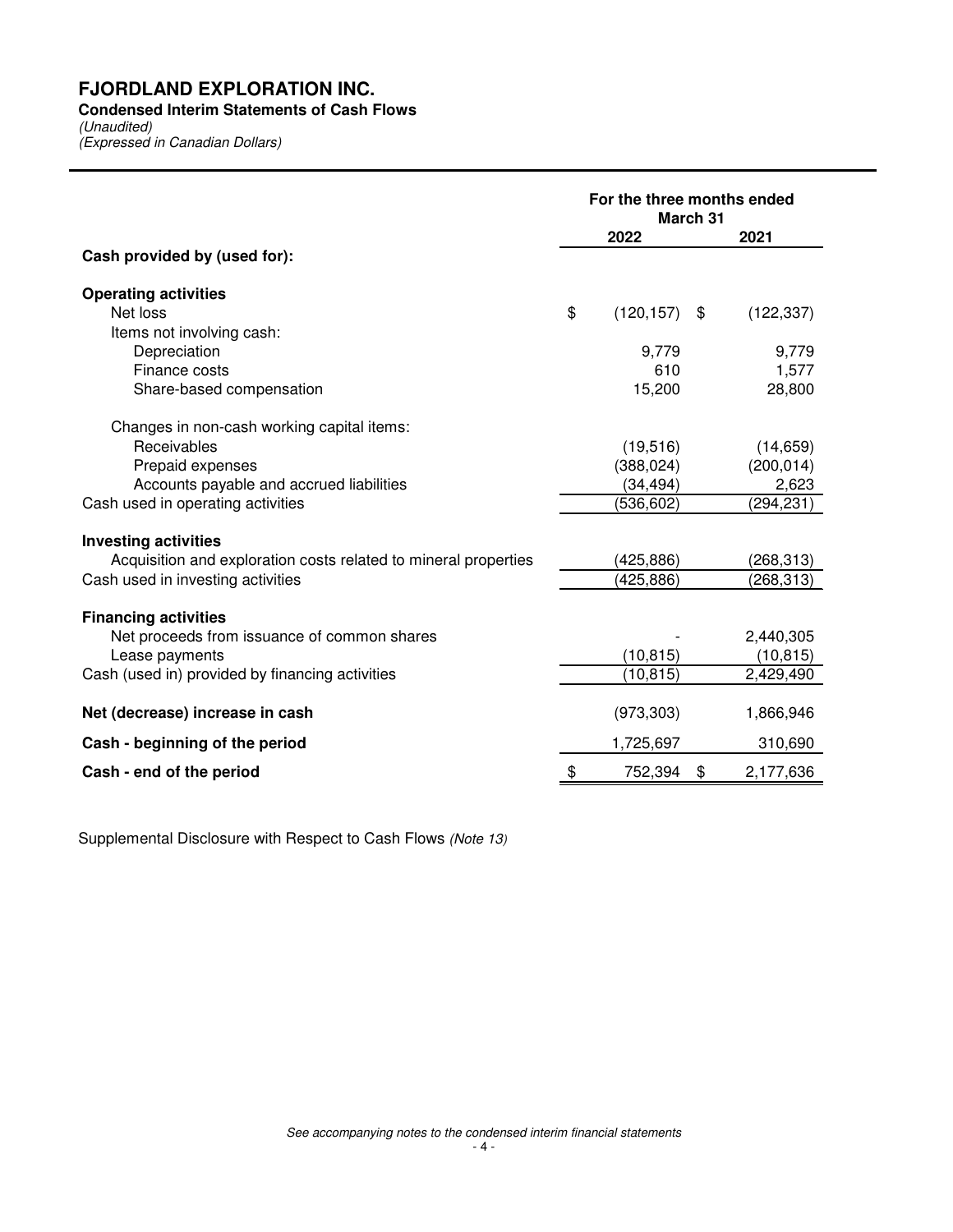**Condensed Interim Statements of Changes in Shareholders' Equity** (Unaudited)

(Expressed in Canadian Dollars)

|                                 |             | <b>Number of</b> |                  |    | <b>Share-based</b><br>compensation |                   |    |                     |
|---------------------------------|-------------|------------------|------------------|----|------------------------------------|-------------------|----|---------------------|
|                                 | <b>Note</b> | shares           | Share capital    |    | reserve                            | <b>Deficit</b>    |    | <b>Total equity</b> |
| Balance as at December 31, 2020 |             | 50,113,339       | \$<br>18,857,708 | \$ | 792,571                            | \$ (17,384,375)   | \$ | 2,265,904           |
| Issued for other consideration  |             |                  |                  |    |                                    |                   |    |                     |
| <b>Private Placements</b>       | 11(b)       | 25,000,000       | 2,500,000        |    |                                    |                   |    | 2,500,000           |
| Finder's units                  | 11(b)       | 171,000          | 17,100           |    |                                    |                   |    | 17,100              |
| Share issurance costs           |             |                  | (76, 795)        |    |                                    |                   |    | (76, 795)           |
| Share-based payments            |             |                  |                  |    | 28,800                             |                   |    | 28,800              |
| Net loss and comprehensive loss |             |                  |                  |    |                                    | (122, 337)        |    | (122, 337)          |
| Balance as at March 31, 2021    |             | 75,284,339       | 21,298,013       |    | 821,371                            | (17,506,712)      |    | 4,612,672           |
| Issued for other consideration  |             |                  |                  |    |                                    |                   |    |                     |
| Option agreement cancellation   | 7(b)        | (1,000,000)      |                  |    |                                    |                   |    |                     |
| Mineral properties              | 11(b)       | 1,000,000        | 98,000           |    |                                    |                   |    | 98,000              |
| Share-based payments            |             |                  |                  |    | 251,642                            |                   |    | 251,642             |
| Net loss and comprehensive loss |             |                  |                  |    |                                    | (731, 126)        |    | (731, 126)          |
| Balance as at December 31, 2021 |             | 75,284,339       | 21,396,013       |    | 1,073,013                          | (18, 237, 838)    |    | 4,231,188           |
| Issued for other consideration  |             |                  |                  |    |                                    |                   |    |                     |
| Mineral properties              | 11(b)       | 100,000          | 8,500            |    |                                    |                   |    | 8,500               |
| Share-based payments            |             |                  |                  |    | 15,200                             |                   |    | 15,200              |
| Net loss and comprehensive loss |             |                  |                  |    |                                    | (120,157)         |    | (120, 157)          |
| Balance as at March 31, 2022    |             | 75,384,339       | 21,404,513<br>S  | S  | 1,088,213                          | \$ (18, 357, 995) | S  | 4,134,731           |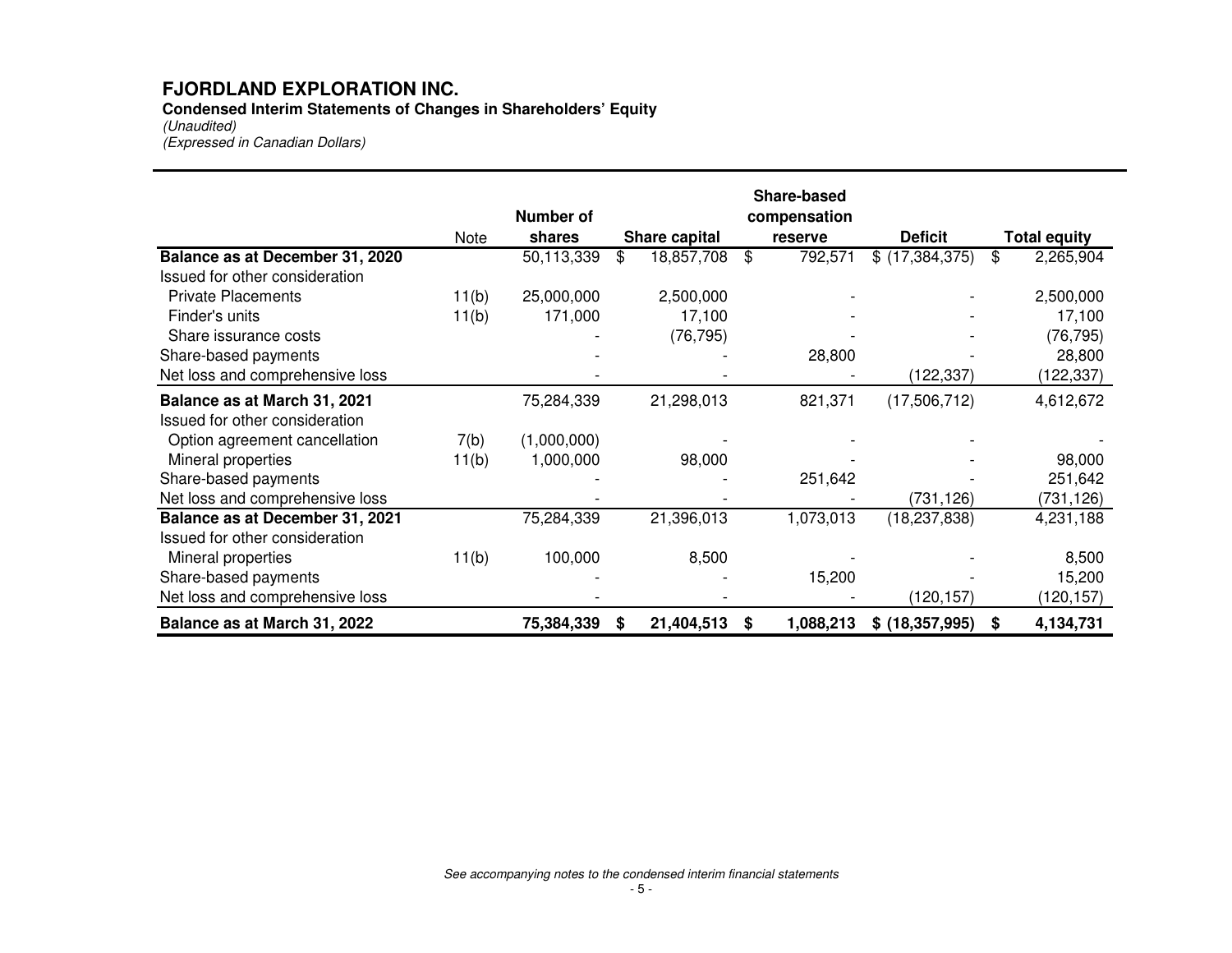### **1. NATURE AND CONTINUANCE OF OPERATIONS**

Fjordland Exploration Inc. (the "Company" or "Fjordland") was incorporated on September 19, 1996 pursuant to the Company Act (British Columbia) and the common shares were listed for trading on the TSX Venture Exchange ("Exchange"). The Company is in the process of actively exploring its mineral properties and has not yet determined whether these properties contain ore reserves that are economically recoverable. The Company is considered to be in the exploration stage and does not have operating cash flow.

The Company's head office, principal address and registered and records office is 1100, 1111 Melville Street, Vancouver, British Columbia, Canada, V6E 3V6.

These financial statements of the Company have been prepared in accordance with International Financial Reporting Standards ("IFRS") on a going concern basis, which contemplates that the Company will be able to realize its assets and discharge its liabilities in the normal course of business. Accordingly, these financial statements do not include any adjustments to the amounts and classification of assets and liabilities that might be necessary should the Company be unable to continue as a going concern.

The Company's continuing operations as intended are dependent upon its ability to identify, evaluate and negotiate the acquisition of, participation in or interest in new properties, assets or business opportunities, and raise additional funds by way of equity financings. Any acquisition may be subject to shareholder and regulatory approval and obtaining the necessary financing. Should the Company be unable to complete such a transaction, its ability to raise sufficient financing to maintain operations may be impaired. The Company has a deficit of \$18,357,995 and has incurred a loss of \$120,157 for the period ended March 31, 2022. Although the Company has been successful at raising funds in the past through the issuance of share capital, it is uncertain whether it will be able to continue this financing in the future. These material uncertainties may cast significant doubt on the Company's ability to continue as a going concern.

Since December 31, 2019, the outbreak of the novel strain of coronavirus, specifically identified as "COVID-19", has resulted in governments worldwide enacting emergency measures to combat the spread of the virus. These measures, which include the implementation of travel bans, self-imposed quarantine periods and physical distancing, have caused material disruption to business globally resulting in an economic slowdown. Global equity markets have experienced significant volatility and weakness. The duration and impact of the COVID-19 outbreak is unknown at this time, as is the efficacy of the government and central bank interventions. It is not possible to reliably estimate the length and severity of these developments and the impact on the financial results and condition of the Company in the future.

### **2. BASIS OF PREPARATION**

#### **Statement of Compliance**

These condensed interim financial statements, including comparatives, have been prepared in accordance with International Accounting Standard 34 "Interim Financial Reporting" ("IAS 34") using accounting policies consistent with IFRS issued by the International Accounting Standards Board ("IASB") and interpretations of the International Financial Reporting Interpretations Committee ("IFRIC").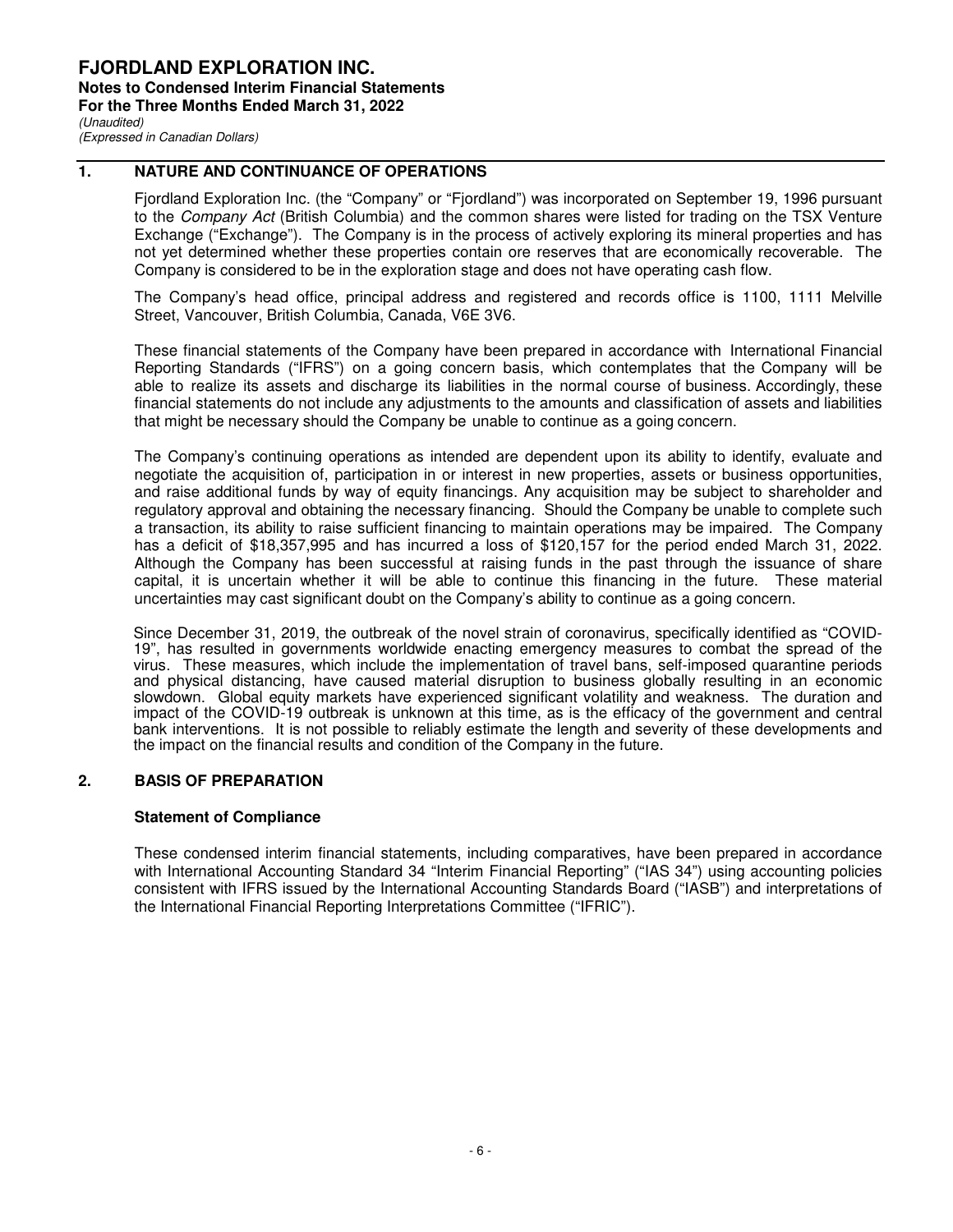#### **FJORDLAND EXPLORATION INC. Notes to Condensed Interim Financial Statements For the Three Months Ended March 31, 2022**  (Unaudited) (Expressed in Canadian Dollars)

### **2.** BASIS OF PREPARATION (continued)

#### **Basis of preparation**

These condensed interim financial statements have been prepared on a historical cost basis, which are stated at fair value through other comprehensive income (loss). In addition, these condensed interim financial statements have been prepared using the accrual basis of accounting, except for cash flow information.

The preparation of these condensed interim financial statements in conformity with IAS 34 requires management to make judgements, estimates and assumptions that affect the application of policies and reported amounts of assets and liabilities, income and expenses. Actual results may differ from these estimates. These condensed interim financial statements do not include all of the information required for full annual financial statements.

These condensed interim financial statements, including comparatives, have been prepared on the basis of IFRS standards that are published at the time of preparation.

#### **New accounting standards and interpretations**

Certain new accounting standards and interpretations have been published that are not mandatory for the March 31, 2022 reporting period. The Company has not early adopted the following new and revised standards, amendments and interpretations that have been issued but are not yet effective:

• Presentation of financial statements

An amendment to IAS 1 was issued in January 2020 and applies to annual reporting periods beginning on or after January 1, 2023. The amendment clarifies the criterion for classifying a liability as non-current relating to the right to defer settlement of a liability for at least 12 months after the reporting period.

#### **3. SIGNIFICANT ACCOUNTING POLICIES**

These unaudited condensed interim financial statements have been prepared in accordance with IFRS as issued by the IASB on a basis consistent with those followed in the Company's most recent annual financial statements for the year ended December 31, 2021.

These unaudited condensed interim financial statements do not include all note disclosures required by IFRS for annual financial statements, and therefore should be read in conjunction with the annual financial statements for the year ended December 31, 2021. In the opinion of management, all adjustments considered necessary for fair presentation of the Company's financial position, results of operations and cash flows have been included. Operating results for the three-month period ended March 31, 2022 are not necessarily indicative of the results that may be expected for the current fiscal year ending December 31, 2022.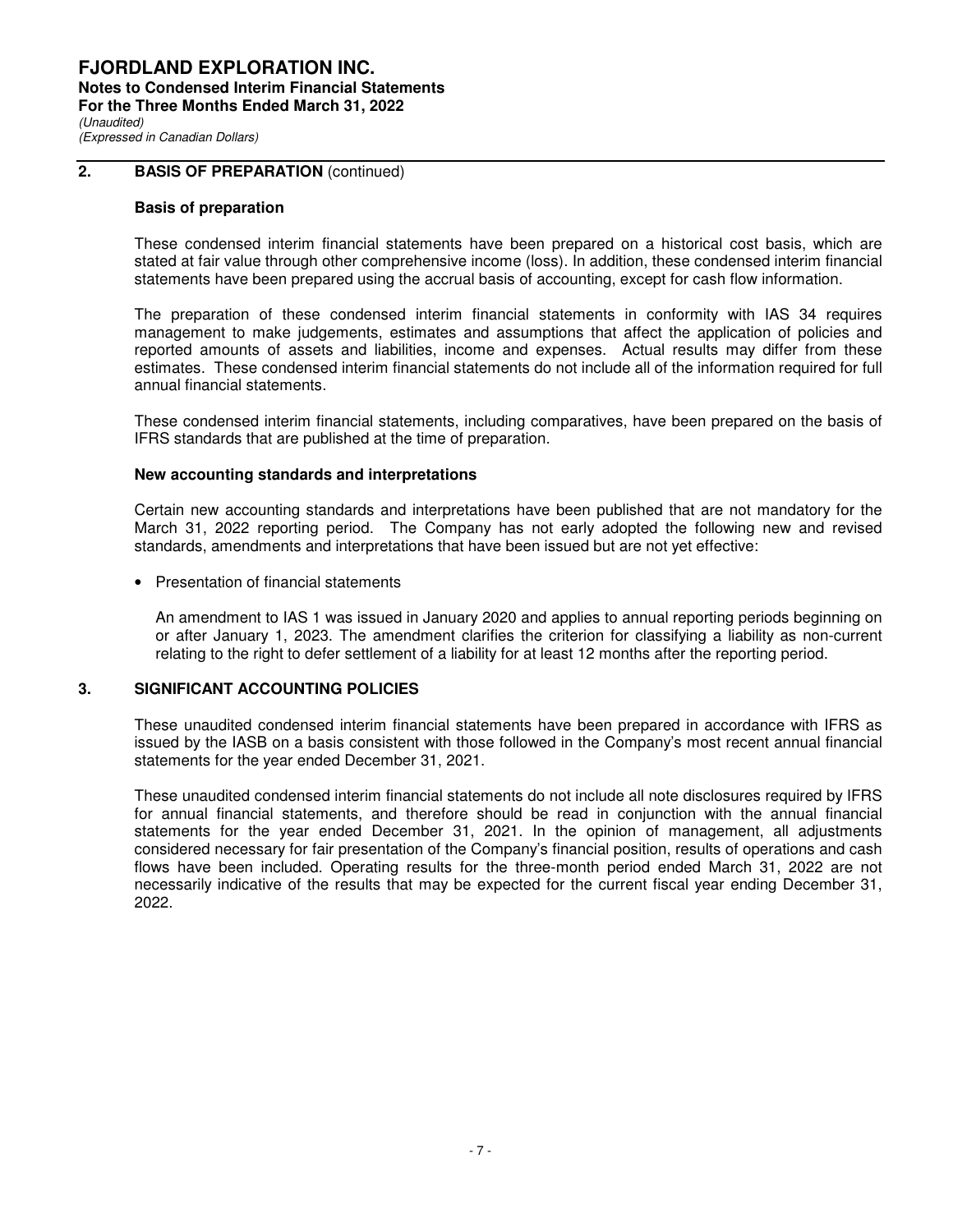### **4. FINANCIAL AND CAPITAL RISK MANAGEMENT**

The Company's financial instruments consist of cash, receivables, deposits, accounts payable and accrued liabilities. The fair value of these financial instruments, other than cash, approximates their carrying value, unless otherwise noted. Cash is measured at fair value using level 1 inputs.

#### **Credit Risk**

Credit risk is the risk of a financial loss to the Company if a counterparty to a financial instrument fails to meet its contractual obligations.

The Company's cash is held in major Canadian financial institutions. The Company's receivables consist of GST receivable and a tax credit receivable that are due from government agencies. Management believes that the credit risk concentration with respect to these financial instruments is minimal.

#### **Interest Rate Risk**

The Company is not exposed to significant interest rate risk due to the short-term maturity of its monetary assets and liabilities.

#### **Liquidity Risk**

The Company ensures that there is sufficient capital in order to meet annual business requirements, after taking into account administrative, property holding and exploration budgets. As the Company does not have operating cash flow, the Company has relied primarily on equity financings to meet its capital requirements. The Company is exposed to liquidity risk.

#### **Foreign Exchange Risk**

The Company is not exposed to significant foreign exchange risk as it operates in Canada and does not undertake any significant foreign currency transactions.

#### **Capital Management**

The Company's objectives when managing capital are to safeguard the Company's ability to continue as a going concern in order to pursue the exploration of its mineral properties and to maintain a flexible capital structure which optimizes the costs of capital at an acceptable risk.

The Company defines its capital as shareholder's equity.

The Company manages the capital structure and makes adjustments to it in light of changes in economic conditions and the risk characteristics of the underlying assets. To maintain or adjust the capital structure, the Company may attempt to issue new shares, issue debt, acquire or dispose of assets or adjust the amount of cash.

In order to facilitate the management of its capital requirements, the Company prepares periodic expenditure budgets that are updated as necessary depending on various factors, including successful capital deployment and general industry conditions. In order to maximize ongoing exploration efforts, the Company does not pay out dividends. The Company's investment policy is to keep its cash treasury on demand deposit in an interest bearing Canadian chartered bank account. The Company is not subject to any externally imposed capital restrictions.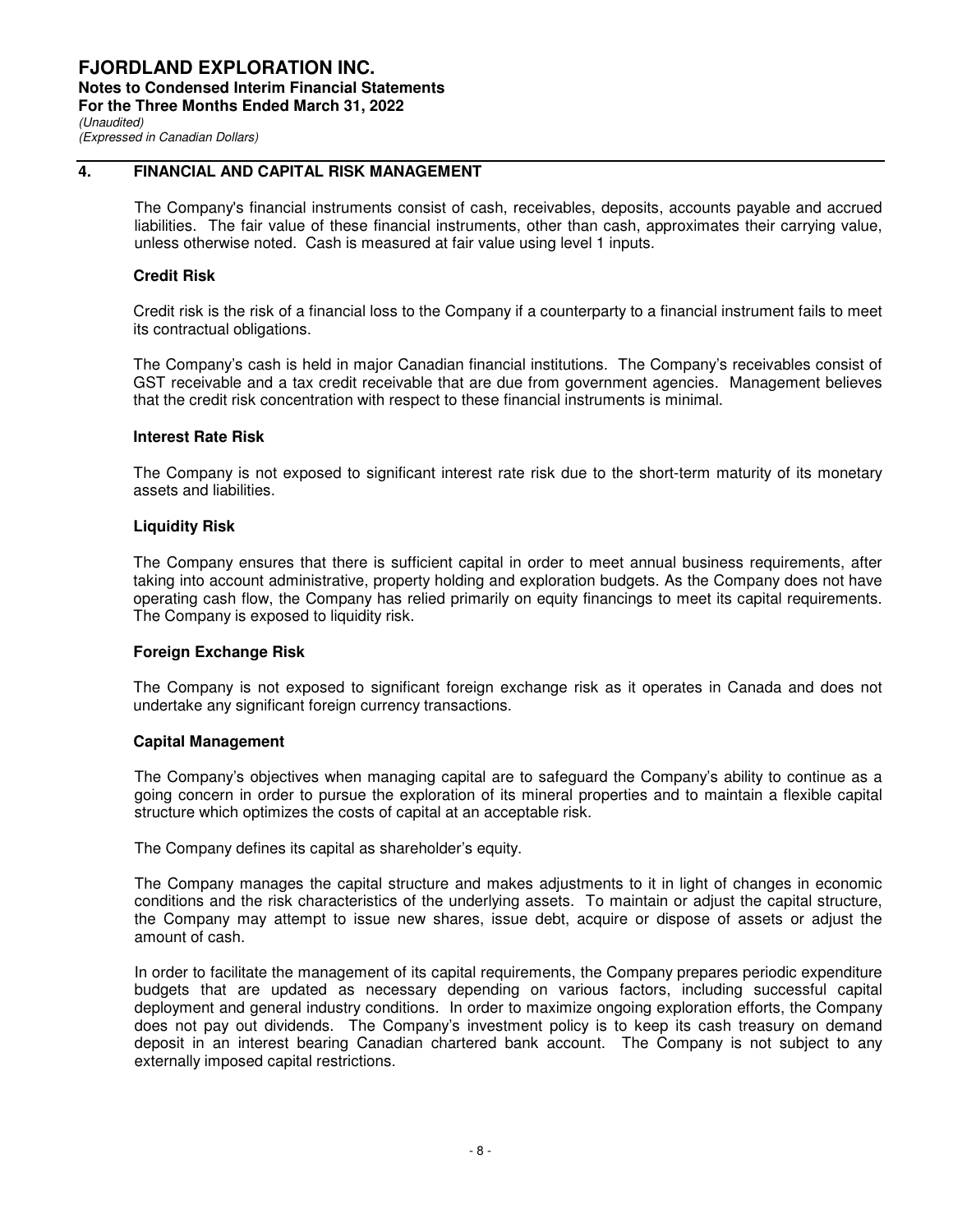**Notes to Condensed Interim Financial Statements** 

**For the Three Months Ended March 31, 2022** 

(Unaudited) (Expressed in Canadian Dollars)

### **5. RECEIVABLES**

The Company's receivables are as follows:

|                | March 31.<br>2022 | December 31,<br>2021 |
|----------------|-------------------|----------------------|
| GST receivable | 104.291           | 84.775               |
|                | 104,291           | 84,775               |

In April 2022, the Company received \$84,822 GST refund.

### **6. DEPOSITS**

|                             |     | March 31, | December 31, |
|-----------------------------|-----|-----------|--------------|
|                             |     | 2022      | 2021         |
| Office lease deposit        | \$. | 7.210     | 7.210        |
| <b>Exploration deposits</b> |     | 10.281    | 10,281       |
|                             | S   | 17.491    | 17.491       |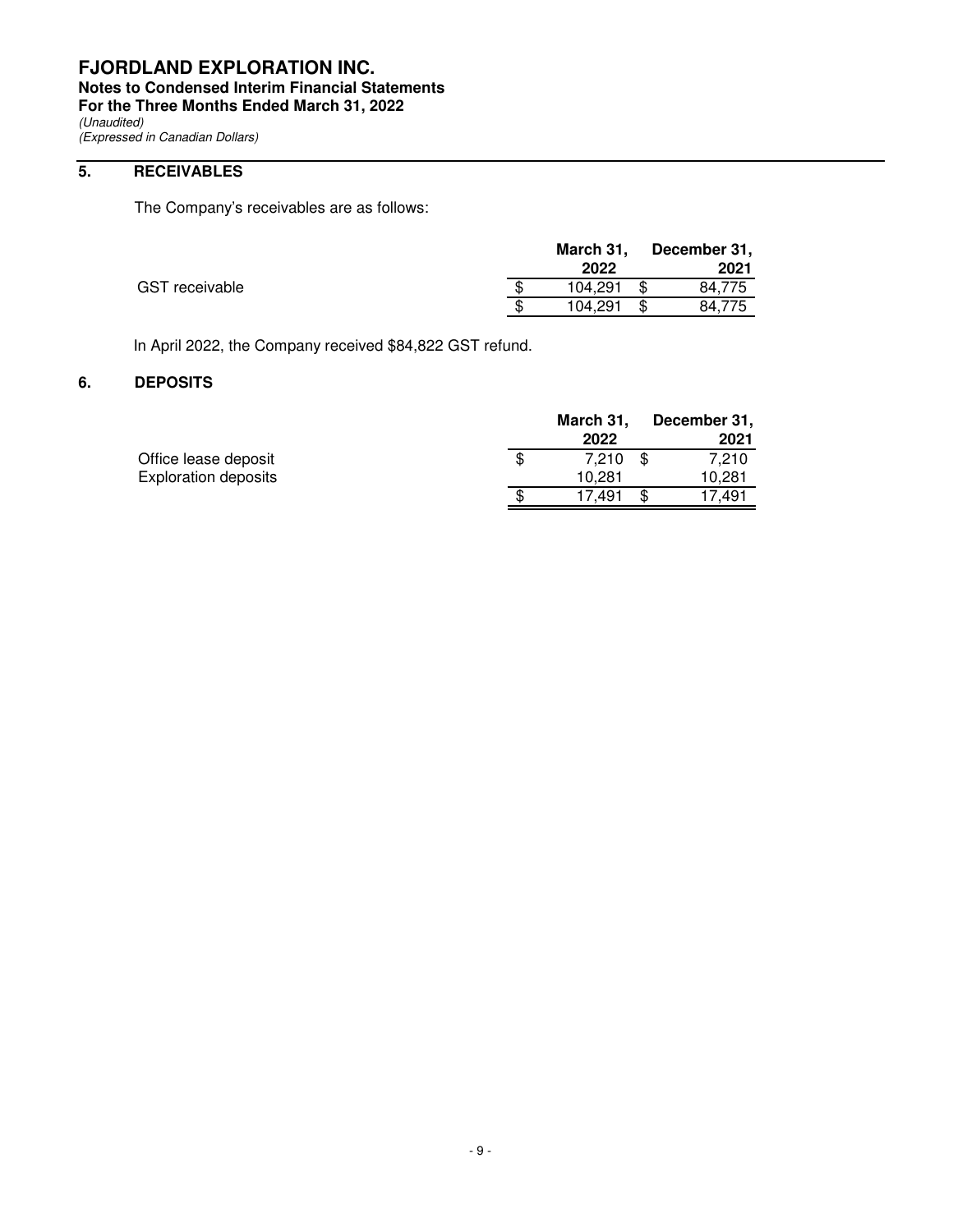### **Notes to Condensed Interim Financial Statements**

**For the Three Months Ended March 31, 2022** 

(Unaudited)

(Expressed in Canadian Dollars)

## **7. MINERAL PROPERTIES**

A summary of mineral property expenditures is as follows:

|                                 | South<br><b>Voisey's Bay</b><br>Labrador |           |     | <b>North Thompson</b><br><b>Nickel Belt</b><br><b>Manitoba</b> |    | South<br><b>Voisey's Bay</b><br>Renzy<br>Vulcan<br>Quebec |    | Other<br>Projects | <b>Total</b> |                 |
|---------------------------------|------------------------------------------|-----------|-----|----------------------------------------------------------------|----|-----------------------------------------------------------|----|-------------------|--------------|-----------------|
| Balance as at December 31, 2020 | \$                                       | 1,666,674 | -\$ | 138,382                                                        | \$ | 157,050                                                   | \$ |                   | \$           | \$<br>1,962,106 |
| Property write-off              |                                          |           |     | (138, 382)                                                     |    |                                                           |    |                   |              | (138, 382)      |
| Acquisition costs               |                                          | 90,370    |     |                                                                |    | 41,205                                                    |    | 83,626            |              | 215,201         |
| <b>Aicraft Charter</b>          |                                          | 159,853   |     |                                                                |    |                                                           |    |                   |              | 159,853         |
| Data verification               |                                          |           |     |                                                                |    | 14,334                                                    |    |                   |              | 14,334          |
| Equipment rental                |                                          |           |     |                                                                |    | 4,949                                                     |    |                   | 11,725       | 16,674          |
| Field supplies and office       |                                          |           |     |                                                                |    | 719                                                       |    |                   | 4,966        | 5,685           |
| Fuel                            |                                          |           |     |                                                                |    | 1,031                                                     |    |                   |              | 1,031           |
| Geophysics                      |                                          | 225,375   |     |                                                                |    | 539,481                                                   |    |                   | 1,400        | 766,256         |
| Geology                         |                                          | 1,838     |     |                                                                |    | 1,735                                                     |    |                   |              | 3,573           |
| Labour, salaries, consulting    |                                          |           |     |                                                                |    | 2,010                                                     |    |                   | 12,084       | 14,094          |
| License and permits             |                                          |           |     |                                                                |    | 11,859                                                    |    |                   |              | 11,859          |
| Travel                          |                                          | 39,141    |     |                                                                |    | 4,101                                                     |    |                   | 20,256       | 63,498          |
| Cost recoveries                 |                                          | (440,000) |     | $\overline{a}$                                                 |    |                                                           |    |                   |              | (440,000)       |
| Balance as at December 31, 2021 |                                          | 1,743,251 |     | $\overline{\phantom{a}}$                                       |    | 778,474                                                   |    | 83,626            | 50,431       | 2,655,782       |
| Acquisition costs               |                                          |           |     |                                                                |    |                                                           |    |                   | 21,697       | 21,697          |
| Assays                          |                                          |           |     |                                                                |    |                                                           |    |                   | 924          | 924             |
| Equipment rental                |                                          |           |     |                                                                |    | 11,061                                                    |    |                   |              | 11,061          |
| Field supplies and office       |                                          |           |     |                                                                |    | 6,568                                                     |    |                   | 242          | 6,810           |
| Fuel                            |                                          |           |     |                                                                |    | 5,597                                                     |    |                   |              | 5,597           |
| Geophysics                      |                                          | 4,350     |     | ٠                                                              |    | 16,885                                                    |    |                   | 5,582        | 26,817          |
| Geology                         |                                          | 4,200     |     | ٠                                                              |    | 146,348                                                   |    | 766               |              | 151,314         |
| Labour                          |                                          |           |     |                                                                |    | 63,537                                                    |    |                   | 1,080        | 64,617          |
| License and permits             |                                          |           |     |                                                                |    | 7,610                                                     |    |                   |              | 7,610           |
| Travel                          |                                          |           |     |                                                                |    | 19,134                                                    |    |                   |              | 19,134          |
| Balance as at March 31, 2022    | \$                                       | 1,751,801 | \$  | $\blacksquare$                                                 |    | \$1,055,214                                               | \$ | 84,392            | \$<br>79,956 | \$<br>2,971,363 |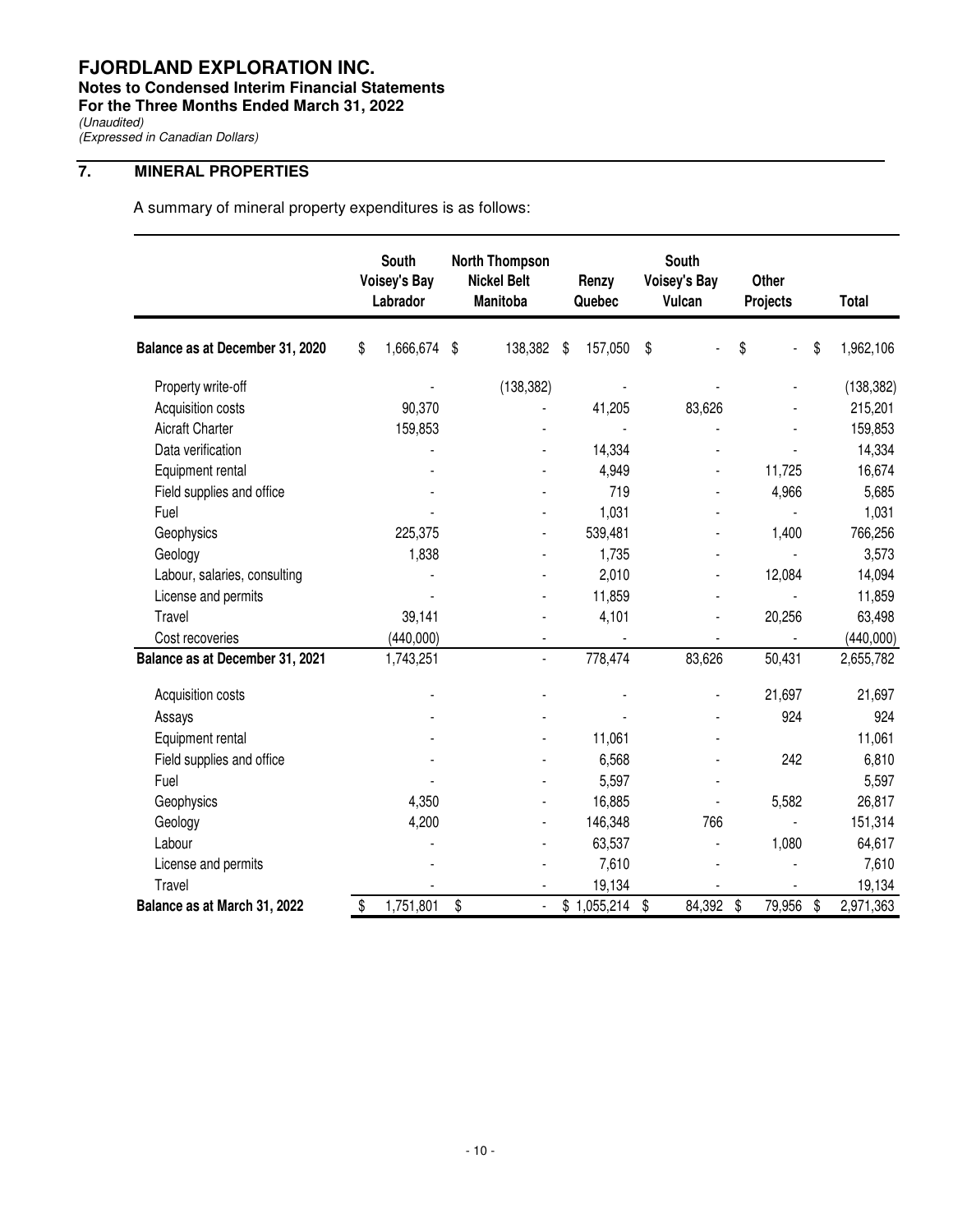### **7. MINERAL PROPERTIES** (continued)

#### **(a) South Voisey's Bay, Labrador**

In November, 2021, the Company earned into 75% of the South Voisey's Bay nickel project in Labrador under its Memorandum of Understanding ("MOU") and a subsequent Letter of Intent ("LOI") with Commander Resources Ltd. ("Commander"). As described below, Fjordland can earn a 100% interest in the project and also has an agreement with HPX BC Holdings Inc. ("HPX"), a subsidiary of Ivanhoe Electric Inc. (together "Ivanhoe") whereby Ivanhoe can earn a 65% interest by completing certain cash and exploration requirements.

#### **Commander Agreement**

The Company entered into a Memorandum of Understanding ("MOU") with Commander in September 2014 as amended November 2014, whereby the Company was granted an option to earn a 75% undivided interest in the South Voisey's Bay property.

The Company has earned a 15% interest in the property by having expended \$350,000 in exploration costs prior to the option agreement expiration on August 15, 2015.

The Company, in June 2017, entered into a Letter of Intent ("LOI") with Commander whereby the Company was granted a series of options (the "SVB Option Agreements") to earn an additional 85% undivided interest in the South Voisey's Bay property by incurring the following cash, exploration expenditures and share issuance:

- i) 20% interest 200,000 common shares (issued) and \$600,000 (incurred) in exploration expenditures on or before October 31, 2017
- ii) 40% interest \$10,000 (paid) and 250,000 common shares (issued at a value of \$47,500) on or before July 26, 2018; \$15,000 (paid) and 300,000 common shares (issued at a value of \$21,000) on or before July 26, 2019; \$25,000 (paid) and 350,000 common shares (issued at a value of \$24,500) on or before July 26, 2020; \$40,000 (paid), 400,000 common shares (issued at a value of \$44,000) and \$2,400,000 in exploration expenditures on or before October 31, 2021 (incurred).
	- iii) 25% interest \$200,000, 3,000,000 common shares and \$5,000,000 in exploration expenditures on or before October 31, 2024.

A 2% net smelter returns royalty ("NSR") will be granted upon exercising the final payment. 1% of the NSR may be repurchased for consideration of \$5,000,000. Upon commencement of commercial production, an advanced royalty payment will be made in the amount of \$10,000,000.

As at March 31, 2022, the Company had earned an aggregate 75% interest in the property.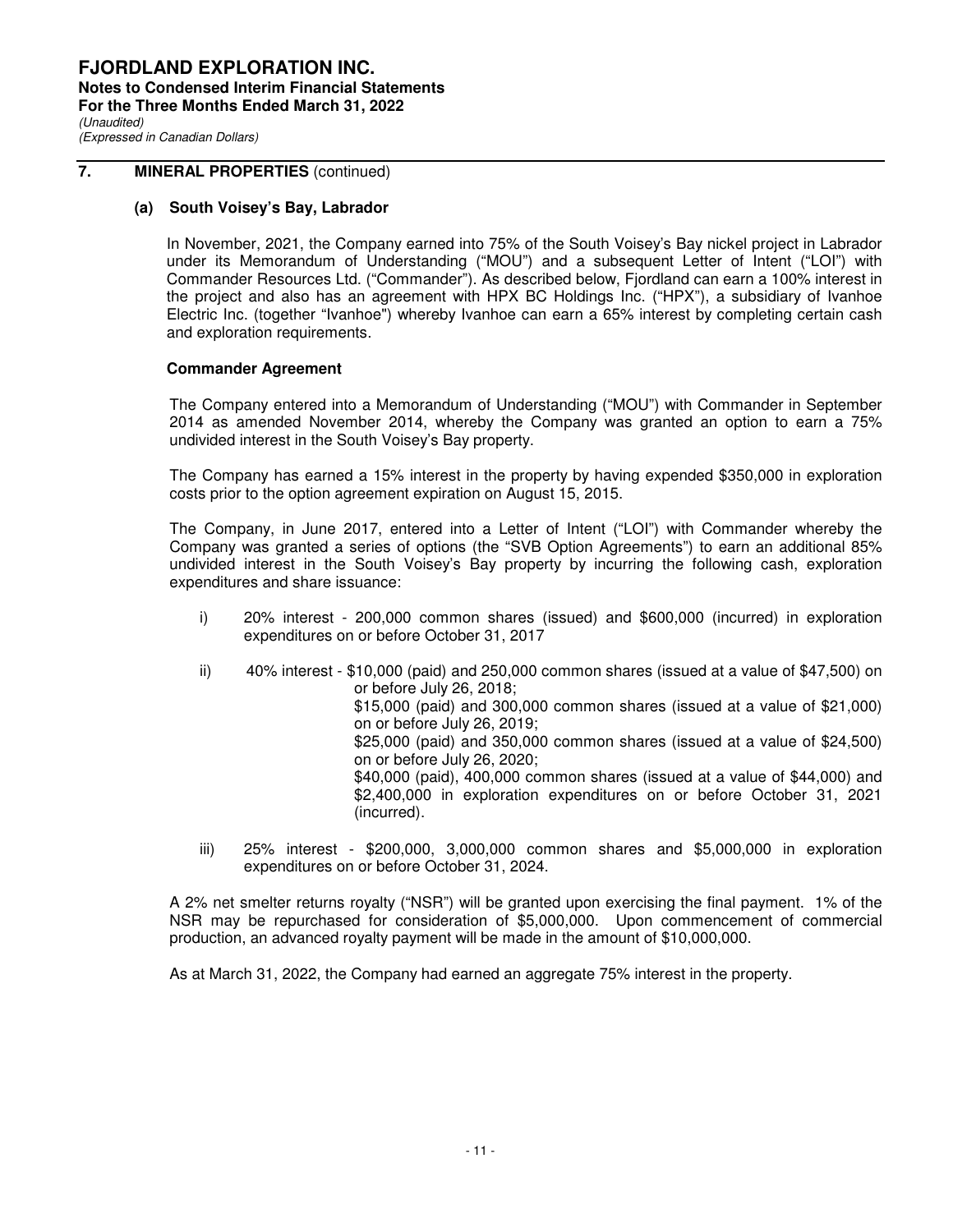**FJORDLAND EXPLORATION INC. Notes to Condensed Interim Financial Statements For the Three Months Ended March 31, 2022**  (Unaudited)

(Expressed in Canadian Dollars)

### **7. MINERAL PROPERTIES** (continued)

#### **(a) South Voisey's Bay, Labrador** (continued)

#### **Ivanhoe (HPX) agreement**

On September 5, 2017, the Company entered into an agreement with Ivanhoe to fund the Company's commitments under the SVB Option Agreements in return for up to a 65% interest in the project. Under the terms of the agreement, Ivanhoe's subsidiary HPX subscribed by means of a private placement and was issued 14,000,000 units of the Company for proceeds of \$1,400,000. In addition, Ivanhoe was given the option to incur, on behalf of the Company, the balance of the \$8,000,000 commitment, being \$7,400,000 in exploration expenditures under the SVB Option Agreements by October 31, 2024 (\$3,000,000 incurred to March 31, 2022) and to make the \$290,000 in property payments (\$90,000 received to March 31, 2022) as described above. If the cash funding is completed by Ivanhoe on the Company's behalf and the equity issuances are made by the Company under the SVB Option Agreements, the Company will acquire a 100% interest in the South Voisey's Bay project, and will then assign a 65% project interest to Ivanhoe.

Ivanhoe has the right to nominate two directors if they maintain equity ownership in the Company of between 10-50%, and three directors if greater than 50%.

Ivanhoe also maintains an anti-dilution right, such that they have the right to participate in future financings to maintain their ownership percentage.

#### **Vulcan Agreement**

On September 23, 2021, the Company entered into an agreement with Vulcan Minerals Inc. ("Vulcan") to acquire a 100% working interest in certain mineral claims located in the South Voisey's Bay area. Under the terms of the agreement, the Company has the option to issue Vulcan 1,350,000 common shares, pay \$70,000 cash and incur \$250,000 in exploration expenditures over a period of three years, of which \$25,000 cash and 600,000 common shares are payable upon signing the agreement (paid and issued on October 5, 2021 at a fair value of \$54,000). Vulcan reserves a 2% NSR royalty on the claims subject to the Company's ability to buy back 50% of the NSR for \$2,000,000.

#### **(b) North Thompson Nickel Belt, Manitoba**

On April 28, 2020, the Company entered into an option agreement with CanAlaska Uranium Ltd ("CanAlaska") whereby the Company was granted options to acquire up to an 80% interest in the Hunter and Strong properties in Manitoba.

On June 17, 2021 the Company announced that it had entered into an agreement with CanAlaska to terminate the Hunter/Strong Property Option Agreement relating to the North Thompson Nickel Project (NTNP) and wrote off the capitalized balance of \$138,382.

Upon termination 1,000,000 common shares issued in 2020 were returned by CanAlaska at Nil cost to the Company.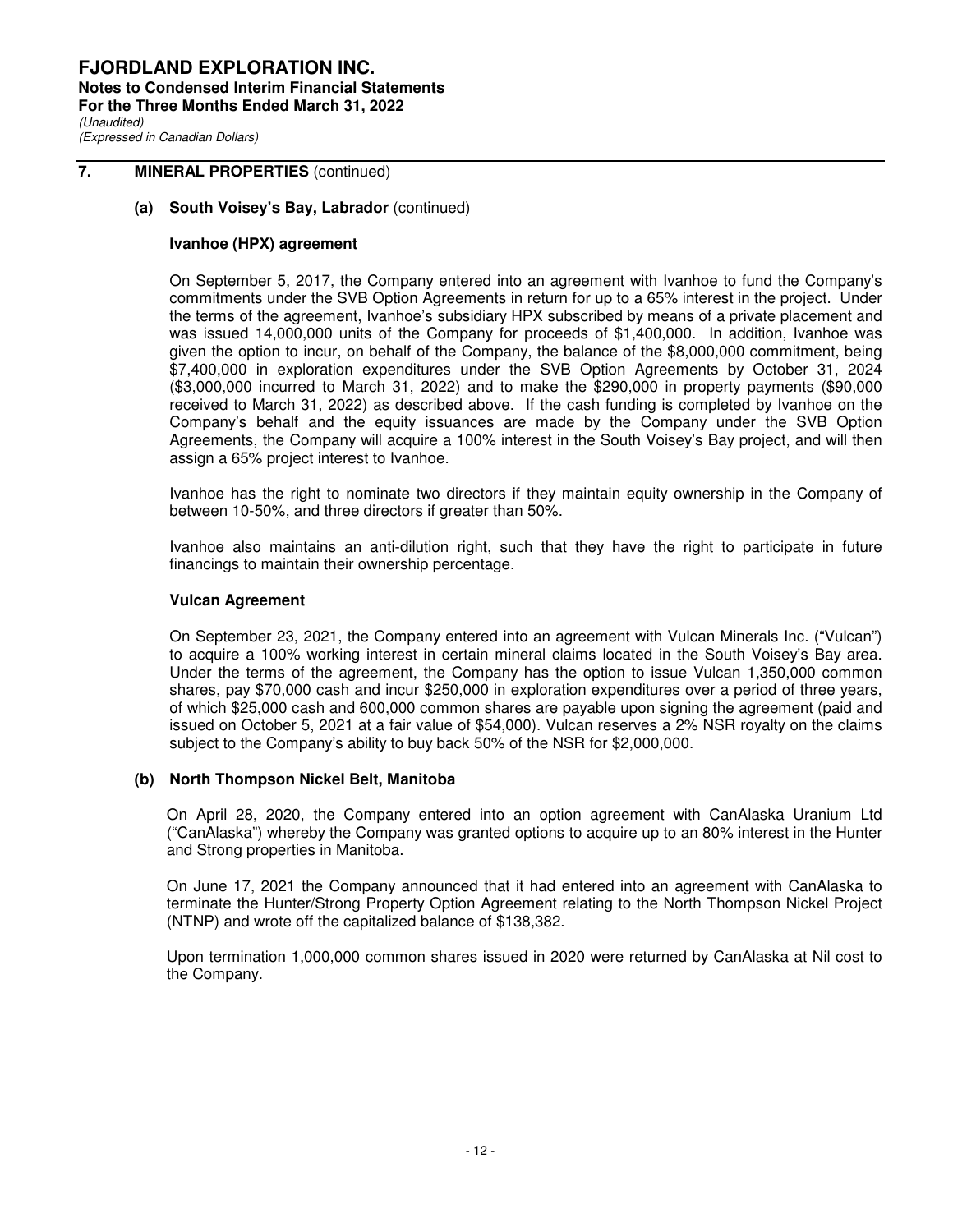### **7. MINERAL PROPERTIES** (continued)

#### **(c) Renzy, Quebec**

On December 7, 2020, the Company entered into an option agreement with Quebec Precious Metals Corporation ("QPM") whereby the Company may acquire a 100% interest in certain mineral claims known as the Volcain claims in Hainaut Township, Quebec. Under the terms of the agreement, the Company can earn its interest by paying \$50,000 (paid), issuing 1,000,000 common shares (issued at a value of \$100,000) and incurring exploration expenditures of \$1,000,000 during the five-year option term.

QPM will retain a 1% NSR of which the Company may repurchase 0.5% of the NSR for consideration of \$500,000 and the remaining 0.5% for \$2,500,000. A pre-existing 1% NSR is payable to Jacques Duval and 1% NSR payable to Andre Gauthier of which the Company may repurchase 0.5% for the sum of \$250,000; and the remaining 0.5% for the sum of \$250,000, to each of Gauthier and Duval.

In November 2020, the Company staked additional claims contiguous with the Volcain claims. In accordance with the option agreement, any property staked within the area of interest will be deemed for all purposes to be part of and comprised in the property.

#### **(d) Milligan West, British Columbia**

 In February 2013, the Company and Northwest Copper Corp. ("NWST") (formerly Serengeti Resources Inc.) consolidated certain claims located in north central British Columbia into the Milligan West project. Initially ownership was shared equally however, as a result of the Company electing not to participate in the 2019 exploration program its interest has been diluted to 42.3%. Effective 2021, the Company elected to contribute its pro-rata share to retain its interest at 42.3% (December 31, 2021 – 42.3%). As a result, the Company had an amount owing to NWST of \$51,501 as of March 31, 2022 (December 31, 2021 - \$48,836).

#### **(e) Witch Project, British Columbia**

On February 8, 2022, the Company acquired a 100% interest in the Witch copper-gold porphyry project located in the Quesnel Trough of central British Columbia.

The Company acquired the core claims, representing one-third of the property from Equity Exploration Consultants Ltd. ("Equity") for 100,000 common shares (issued – Note 11(b)). The Equity claims are subject to a 1% Net Smelter Royalty ("NSR") on the Equity claims subject to a one-time reduction of either 0.5% upon the payment of \$4 million or 0.25% upon the payment of \$1.5 million. The Equity claims are in good standing until December 31, 2025 resulting from the Company applying unused assessment credits. The remaining property was staked to the east and west of the Equity claims to cover the known mineral potential within the area.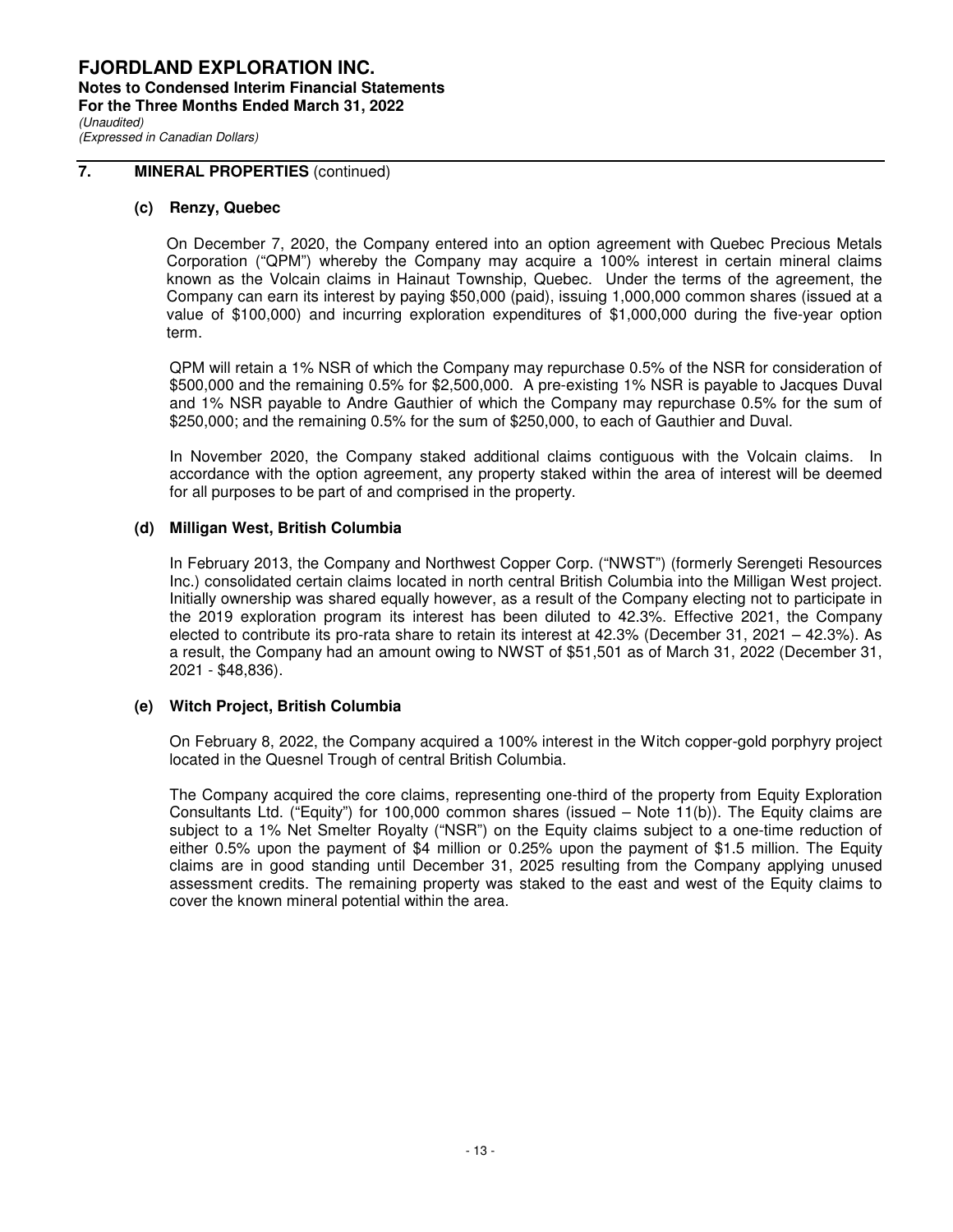### **8. RIGHT-OF-USE ASSET AND LEASE LIABILITY**

Under IFRS 16 – Leases, the Company assesses whether a contract is, or contains, a lease. For contracts that are, or contain, leases, the Company recognizes a right-of-use asset and lease liability at the commencement date.

The Company identified a single contract that is a lease as defined under IFRS 16. In analyzing the identified agreements in relation to its head office space in Vancouver, BC, the Company applied the lessee accounting model pursuant to IFRS 16 and considered all of the facts and circumstances surrounding the inception of the contract (but not future events that are not likely to occur). Lease liabilities were calculated with a discount rate of 10%.

The Company entered into a new office lease agreement commencing September 1, 2020 and terminating on August 31, 2022.

A reconciliation of the carrying amount of the lease liability is as follows:

| Balance, December 31, 2020                              | \$<br>66,159 |
|---------------------------------------------------------|--------------|
| Lease payments                                          | (43, 260)    |
| Lease interest (finance costs)                          | 4,889        |
| Balance, December 31, 2021                              | 27,788       |
| Lease payments                                          | (10, 815)    |
| Lease interest (finance costs)                          | 610          |
| Balance, March 31, 2022                                 | \$<br>17,583 |
| <b>Current portion of lease liability</b>               | \$<br>17,583 |
| Non-current portion of lease liability                  |              |
|                                                         | \$<br>17,583 |
|                                                         |              |
| Maturity analysis - contractual undiscounted cash flows |              |
| Less than one year                                      | \$<br>18,025 |
| One to five years                                       |              |
|                                                         | \$<br>18,025 |
| <b>Right-of-use asset</b>                               |              |
| Balance, December 31, 2020                              | \$<br>65,085 |
| Depreciation                                            | (39,115)     |
| Balance, December 31, 2021                              | 25,970       |
| Depreciation                                            | (9,779)      |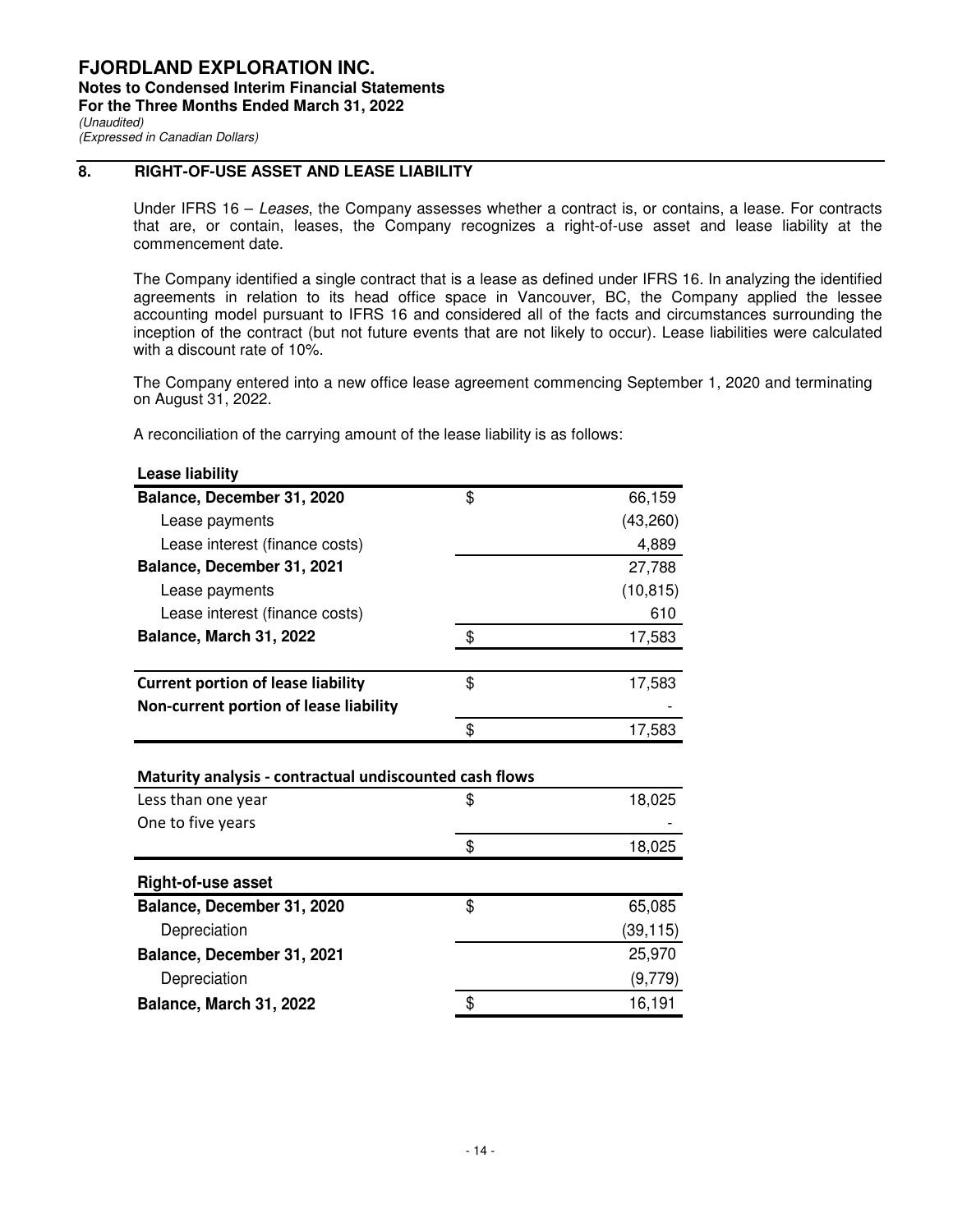(Expressed in Canadian Dollars)

### **9. ACCOUNTS PAYABLE AND ACCRUED LIABILITIES**

Accounts payable and accrued liabilities are as follows:

|                |     | March 31. |      | December 31, |
|----------------|-----|-----------|------|--------------|
|                |     | 2022      |      | 2021         |
| Trade payables | \$. | 530.832   | - \$ | 179.582      |
| Accruals       |     | 26.738    |      | 26,738       |
|                | \$. | 557.570   |      | 206,320      |

### **10. RELATED PARTY TRANSACTIONS**

The Company entered into the following transactions with related parties:

Compensation of key management personnel

Key management personnel consist of the directors and executive officers of the Company. The remuneration, including share-based compensation, of key management personnel during the three months ended March 31, 2022 and 2021 were as follows:

|                          | 2022         |    | 2021   |
|--------------------------|--------------|----|--------|
|                          |              |    |        |
| Administration fees      | \$<br>10,500 | S  | 9,600  |
| Accounting fees          | 15,000       |    | 9,000  |
| Management fees          | 37,500       |    | 37,500 |
| Share-based compensation |              |    | 21,600 |
|                          | \$<br>63,000 | \$ | 77,700 |

During the period ended March 31, 2022, the Company paid rent of \$10,815 (2021 - \$Nil) to a publicly listed company with an officer in common.

|                                           |                         | As at    |    | As at       |
|-------------------------------------------|-------------------------|----------|----|-------------|
|                                           |                         | March 31 |    | December 31 |
| Amounts in accounts payable:              | Services for:           | 2022     |    | 2021        |
| A private company controlled by the       | Management fees and     |          |    |             |
| <b>Chief Executive Officer</b>            | expense reimbursement   | \$       | \$ | 35,438      |
| A private company controlled by the       | Accounting and          |          |    |             |
| <b>Chief Financial Officer</b>            | management fees         |          |    | 5,250       |
| A private company controlled by the       | Administration fees and |          |    |             |
| <b>Corporate Secretary</b>                | expense reimbursement   |          |    | 3,885       |
| A publicly listed company with an officer |                         |          |    |             |
| in common                                 | Rent                    |          |    | 3,785       |
| Total                                     |                         | \$       | S  | 48,358      |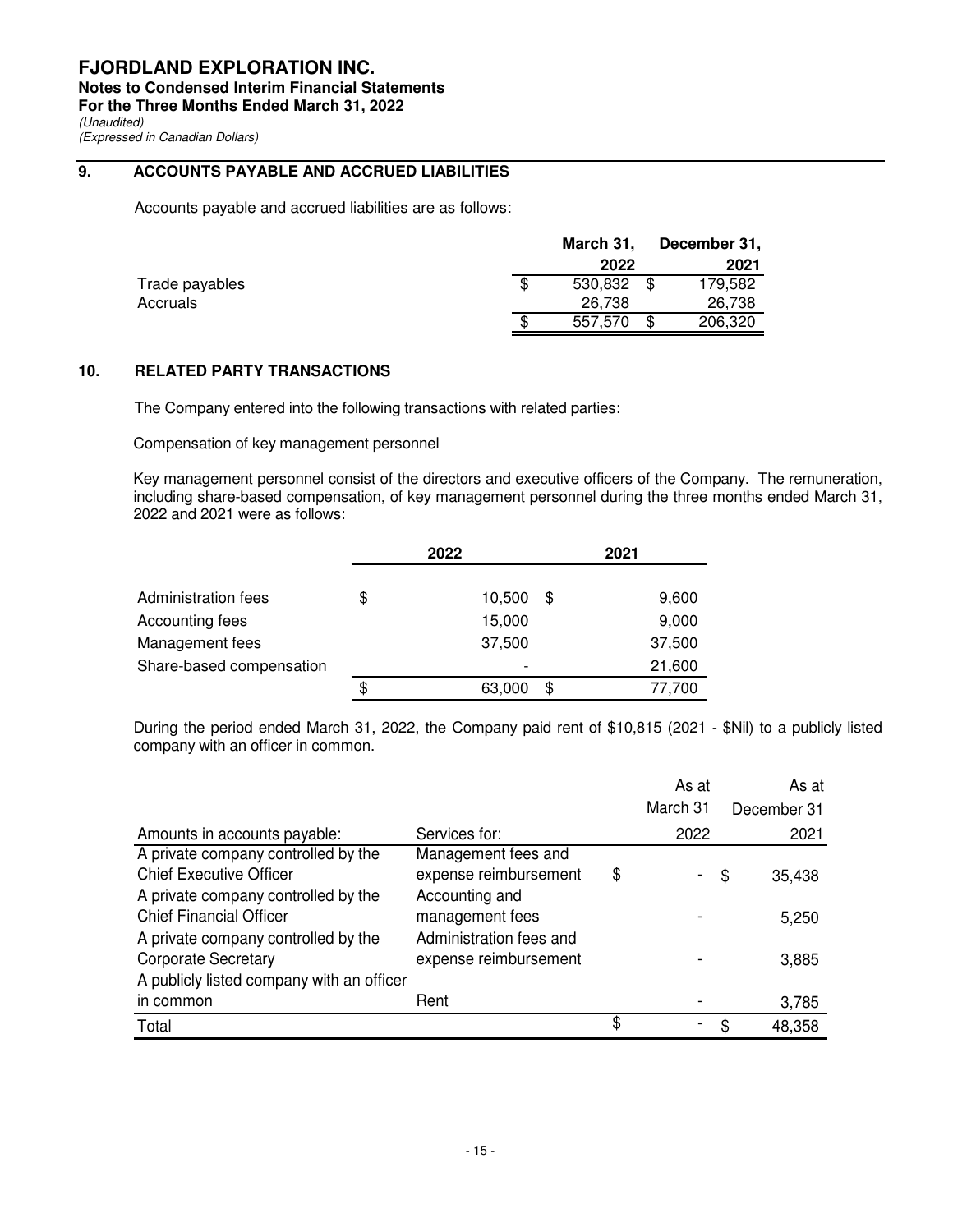**Notes to Condensed Interim Financial Statements** 

**For the Three Months Ended March 31, 2022** 

(Unaudited)

(Expressed in Canadian Dollars)

### **10. RELATED PARTY TRANSACTIONS (continued)**

|                                           |               | As at<br>March 31   | As at<br>December 31 |
|-------------------------------------------|---------------|---------------------|----------------------|
| Amounts in prepaid expenses:              | Services for: | 2022                | 2021                 |
| A publicly listed company with an officer |               |                     |                      |
| in common                                 | Rent          | 3,785 $\frac{1}{3}$ |                      |

### **11. SHARE CAPITAL**

#### **(a) Authorized**

As at March 31, 2022 the authorized share capital of the Company is an unlimited number of common shares without par value. All issued shares, consisting only of common shares, are fully paid.

#### **(b) Issued Share Capital**

During the year ended December 31, 2021, the Company:

- i. Completed a non-brokered private placement for the issuance of 25,000,000 units at \$0.10 per unit on February 12, 2021. Each unit and finder's unit consisted of one common share and one-half of one share purchase warrant. Each whole warrant entitles the holder to purchase one common share at a price of \$0.175 per common share until February 12, 2023. The expiry date of each whole warrant is subject to acceleration. The Company paid finder's fees of \$44,850 and issued 171,000 finder's units with a fair value of \$17,100. The Company also paid share issue costs totaling \$31,945.
- ii. Received 1,000,000 common shares from CanAlaska and returned the shares to treasury to cancel the option agreement (Note 7(b)).
- iii. Issued 600,000 common shares with a fair value of \$54,000 or \$0.09 per share as consideration towards the acquisition of mineral property in South Voisey's Bay area (Note 7(a) Vulcan Agreement).
- iv. Issued 400,000 common shares with a fair value of \$44,000 or \$0.11 per share as consideration towards the acquisition of mineral property in South Voisey's Bay area (Note 7(a) Commander Agreement).

During the period ended March 31, 2022, the Company:

v. Issued 100,000 common shares with a fair value of \$8,500 or \$0.085 per share as consideration towards the acquisition of Witch Project (Note 7(e)).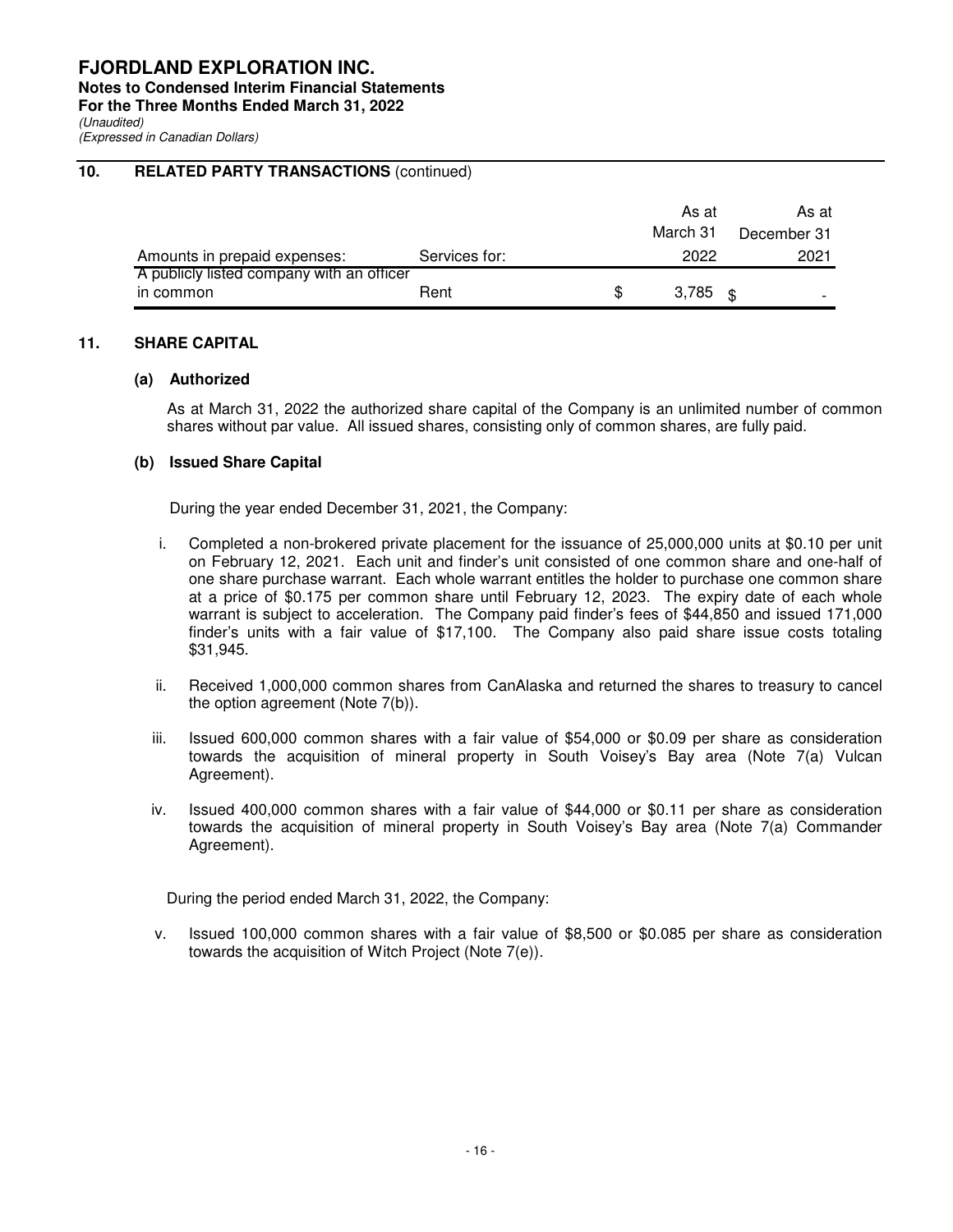### **11.** SHARE CAPITAL (continued)

#### **(c) Stock Options** (continued)

In July 2020, the Company received shareholder approval for a 10% Rolling Stock Option Plan. Stock options are granted to directors, officers and consultants. The vesting period for stock options is at the discretion of the Board of Directors. The exercise price is set by the Board of Directors at the time of grant and determined by reference to the market value on the date of grant.

A continuity of stock options for the three months ended March 31, 2022 is as follows:

|                       | <b>Exercise</b> | December 31,    |               |     |                  | <b>Expired</b> / |                |
|-----------------------|-----------------|-----------------|---------------|-----|------------------|------------------|----------------|
| <b>Expiry date</b>    | price (\$)      | 2021            | <b>Issued</b> |     | <b>Exercised</b> | forfeited        | March 31, 2022 |
| September 2, 2022     | 0.55            | 766,000         |               |     |                  |                  | 766,000        |
| June 28, 2023         | 0.165           | 1,125,000       |               |     |                  |                  | 1,125,000      |
| June 5, 2025          | 0.07            | 2,225,000       |               |     |                  |                  | 2,225,000      |
| August 5, 2025        | 0.07            | 500.000         |               |     |                  |                  | 500.000        |
| January 12, 2026      | 0.105           | 300,000         |               |     |                  |                  | 300,000        |
| April 22, 2026        | 0.125           | 1,150,000       |               |     |                  |                  | 1,150,000      |
| June 1, 2026          | 0.125           | 100.000         |               |     |                  |                  | 100.000        |
| August 26, 2026       | 0.125           | 1,025,000       |               |     |                  |                  | 1,025,000      |
| January 25, 2027      | 0.100           |                 | 100,000       |     |                  |                  | 100,000        |
| Options outstanding   |                 | 7,191,000       | 100,000       |     |                  |                  | 7,291,000      |
| Options exercisable   |                 | 7,103,500       | 100,000       |     |                  |                  | 7,241,000      |
| Weighted average      |                 |                 |               |     |                  |                  |                |
| exercise price $(\$)$ |                 | $0.15$ \$<br>\$ | 0.10          | -\$ |                  |                  | 0.15           |

As at March 31, 2022, the weighted average contractual remaining life of options is 2.98 years (December 31, 2021 – 3.20 years).

A continuity of stock options for the year ended December 31, 2021 is as follows:

|                       | <b>Exercise</b> | December 31, |               |                  | Expired /      | December 31, |
|-----------------------|-----------------|--------------|---------------|------------------|----------------|--------------|
| <b>Expiry date</b>    | price (\$)      | 2020         | <b>Issued</b> | <b>Exercised</b> | forfeited      | 2021         |
| September 2, 2022     | 0.55            | 766,000      |               |                  |                | 766,000      |
| June 28, 2023         | 0.165           | 1,125,000    |               |                  |                | 1,125,000    |
| June 5, 2025          | 0.07            | 2,225,000    |               |                  |                | 2,225,000    |
| August 5, 2025        | 0.07            | 500,000      |               |                  |                | 500,000      |
| January 12, 2026      | 0.11            |              | 300,000       |                  |                | 300,000      |
| April 22, 2026        | 0.13            |              | 1,150,000     |                  |                | 1,150,000    |
| June 1, 2026          | 0.13            |              | 100,000       |                  | $\blacksquare$ | 100,000      |
| August 26, 2026       | 0.13            |              | 1,025,000     |                  |                | 1,025,000    |
| Options outstanding   |                 | 4,616,000    | 2,575,000     |                  |                | 7,191,000    |
| Options exercisable   |                 | 4,503,500    | 2,475,000     |                  |                | 7,103,500    |
| Weighted average      |                 |              |               |                  |                |              |
| exercise price $(\$)$ |                 | 0.17<br>\$   | \$<br>0.12    | \$               |                | 0.15         |

The fair value of the stock options granted during the three months ended March 31, 2022 was \$15,200 (2021 - \$28,800).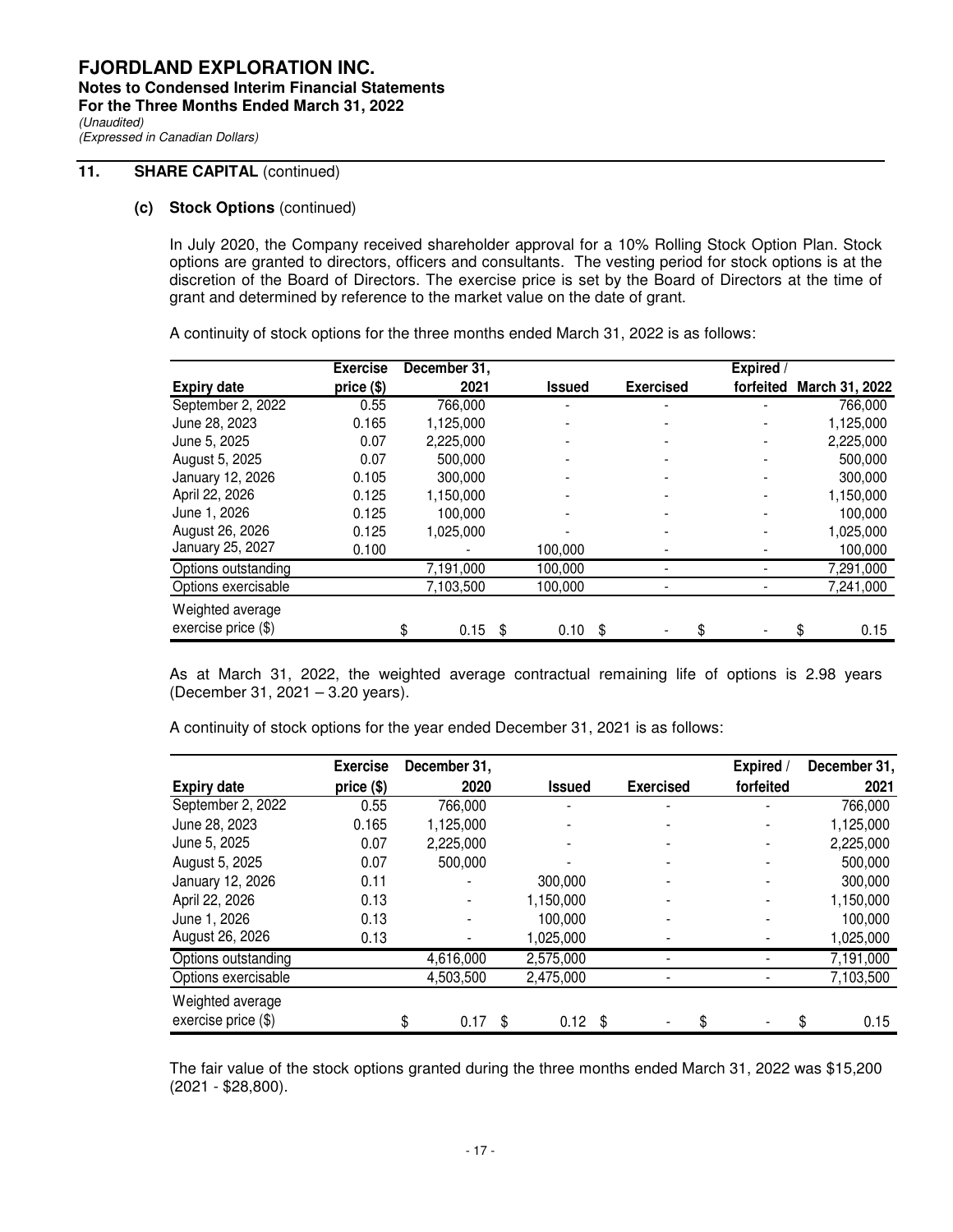## **FJORDLAND EXPLORATION INC. Notes to Condensed Interim Financial Statements**

**For the Three Months Ended March 31, 2022** 

(Unaudited) (Expressed in Canadian Dollars)

### **11.** SHARE CAPITAL (continued)

### **(c) Stock Options (continued)**

The following table summarizes the assumptions used in the Black-Scholes option-pricing model to estimate the fair value of the options:

|                                 | 2022     | 2021              |
|---------------------------------|----------|-------------------|
| Risk-free interest rate         | 1.56%    | $0.38\% - 0.93\%$ |
| Expected stock price volatility | 130.66%  | 160.95% - 198%    |
| Expected option life in years   | 5 years  | 5 years           |
| Expected dividend yield         | Nil      | Nil               |
| Forfeiture rate                 | $0.00\%$ | $0.00\%$          |
| Share price on grant date       | \$0.10   | $$0.10 - $0.12$   |

### **(d) Warrants**

A continuity of warrants for the three months ended March 31, 2022 is as follows:

| <b>Expiry date</b>    | <b>Exercise</b><br>price (\$) | December 31,<br>2021 | <b>Issued</b>            | <b>Exercised</b>         |                          | Expired March 31, 2022 |
|-----------------------|-------------------------------|----------------------|--------------------------|--------------------------|--------------------------|------------------------|
| February 12, 2023     | 0.175                         | 12.585.500           | $\overline{\phantom{0}}$ | $\blacksquare$           |                          | 12,585,500             |
| Warrants outstanding  |                               | 12,585,500           | $\overline{\phantom{0}}$ | $\blacksquare$           |                          | 12,585,500             |
| Weighted average      |                               |                      |                          |                          |                          |                        |
| exercise price $(\$)$ |                               | 0.175                | -                        | $\overline{\phantom{a}}$ | $\overline{\phantom{0}}$ | 0.175                  |

A continuity of warrants for the years ended December 31, 2021 is as follows:

| <b>Expiry date</b>    | <b>Exercise</b><br>price (\$) | December 31,<br>2020     | <b>Issued</b> | <b>Exercised</b>         | <b>Expired</b>           | December 31,<br>2021 |
|-----------------------|-------------------------------|--------------------------|---------------|--------------------------|--------------------------|----------------------|
| February 12, 2023     | 0.175                         | $\overline{\phantom{0}}$ | 12,585,500    | -                        | $\overline{\phantom{0}}$ | 12,585,500           |
| Warrants outstanding  |                               |                          | 12.585.500    | $\overline{\phantom{0}}$ | $\overline{\phantom{a}}$ | 12,585,500           |
| Weighted average      |                               |                          |               |                          |                          |                      |
| exercise price $(\$)$ |                               |                          | 0.175         | ٠                        | $\overline{\phantom{a}}$ | 0.175                |